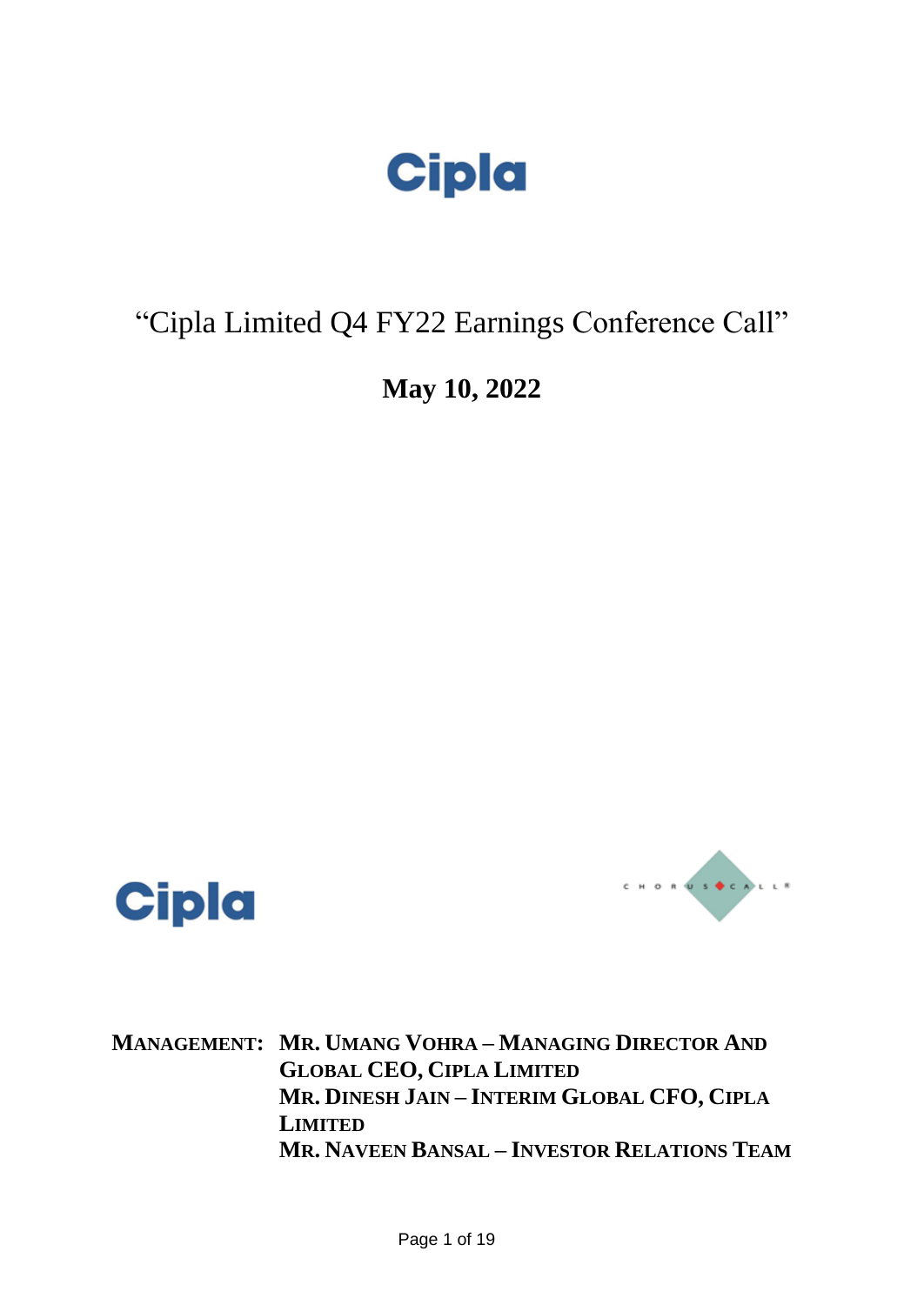

**Moderator:** Ladies and gentlemen, good day, and welcome to the Cipla Limited Quarter 4 FY22 Earnings Conference Call. As a reminder, all participant lines will be in the listen only mode, and there will be an opportunity for you to ask questions after the presentation concludes. Should you need assistance during the conference call, please signal an operator by pressing "\*" then "0" on your touchtone phone. Please note that this conference is being recorded. I now hand the conference over to Mr. Naveen Bansal from Cipla Limited. Thank you, and over to you, sir.

**Naveen Bansal**: Thank you, Faizan. Good evening, and a very warm welcome to Cipla's Quarter 4 FY22 Earnings Call. I'm Naveen from the Investor Relations team at Cipla.

> Let me draw your attention to the fact that on this call our discussion will include certain forward-looking statements, which are predictions, projections, or other estimates about future event. These estimates reflect management's current expectations of the future performance of the company. Please note that these estimates involve several risks and uncertainties, including the impact of COVID-19, which would cause our actual results to differ materially from what is expressed or implied. Cipla does not undertake any obligation to publicly update any forwardlooking statement, whether as a result of new confirmation, future events or otherwise.

With that, I would like to request Umang to take over, please.

## **Umang Vohra:** Thank you, Naveen. Good evening to all of you, and thank you for joining us on the call today. I hope that all of you and your families are safe and well. We appreciate you joining us today for our fourth quarter earnings call for the financial year 2022. I hope you received the investor presentation that we have posted on our website.

As you are aware, after a successful 6-year stint, Kedar Upadhye has moved on from his role as a Global CFO. I sincerely thank him for his partnership in spearheading some of the most successful reimagination initiatives in finance and strategy during his tenure. I wish him very well for his future and his career ahead.

I would also like to welcome Dinesh Jain, who is on our call, and has been appointed as the Interim Global CFO by the Board. Dinesh has had an illustrious career with Cipla of close to 3 decades across several domains of finance.

**Dinesh Jain:** Thanks Umang, for the introduction

Over the last 24 months we have made significant progress across all our strategic priorities while navigating the uncertain trajectory of the pandemic. Our company recorded the highest revenue and achieved several major milestones in our One-India and U.S. business, pivoting the business on an accelerated growth and margin trajectory. In FY22, we continued the strong momentum across India, U.S. and other key markets, while continuing investments in portfolio and several other growth-linked initiatives.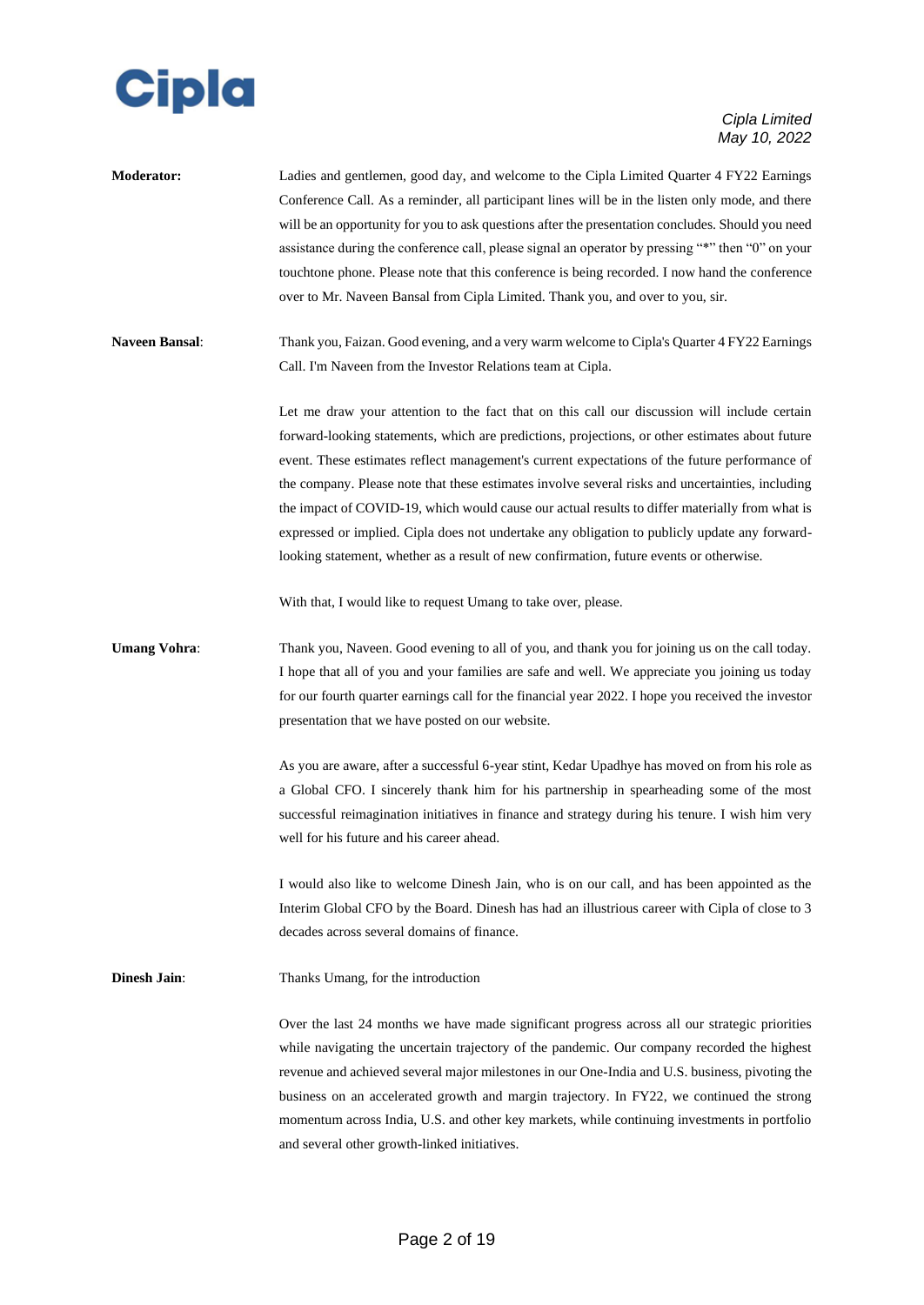

#### **Coming to the key highlights for the last quarter and full year FY22:**

Overall revenue for the quarter was Rs. 5,260 crore, recording a year-on-your growth of 14%. As you are aware, reverse seasonality kicks in during quarter 4, which impacts the overall business mix for the quarter. Despite that, we've been able to drive strong double digit revenue growth through focused execution and maintaining a high serviceability across our markets. The revenue growth for the full year was also at 14%. Excluding the COVID portfolio, the core revenue growth was a robust 12% for the quarter and for the full year.

For the quarter, our One-India business across branded prescription, trade generics and consumer health recorded a robust 21% growth over the last year, and 15% adjusted for the COVID portfolio. We crossed the \$1 billion milestone in our domestic-branded prescription business, driven by the sustained growth across our acute and chronic portfolios. In line with our One-India strategy, we have seen strong execution across portfolio and distribution synergies, helping us drive strong growth across the 3 businesses, which are now tracking close to the Rs. 10,000 crore mark. The strong equity of our brands amongst the patients and physicians is reflected in the high growth rates for our flagship brands, which are now a household name. Our focused growth-linked investments, coupled with top line leverage in our India consumer health business has led to EBITDA breakeven in FY22 for that business. And we wish to grow sustainably from here in FY23.

Our efforts are now focused on identifying more brands with high consumer potential across India and South Africa to build a strong global wellness franchise. I'm also pleased to see the transformation of the U.S. business, led by sustained ramp up in our respiratory franchise and the peptide injectables, which is improving the run rate and offsetting price erosion being witnessed in parts of our portfolio. Our U.S. core formulation sales stood at a multi-quarter high of \$160 million, driven by strong traction in respiratory assets, as well as a contribution from the peptide portfolio. We are gearing up for the upcoming complex launches expected in H2FY23, which would drive both the top line growth as well as the operating profitability of our business.

While the uncertainties and challenges related to the pandemic seem more manageable now, geopolitical conflicts and associated supply chain challenges have kept procurement and freight costs at elevated levels. We are managing some of these external headwinds by passing on cost escalations where possible, continued cost optimization and mix management to insulate the core margins to the extent possible. Our operating margins for this quarter subsume the impact of certain onetime charges to the extent of Rs. 200 crore, which I shall explain a little later; business mix due to reverse seasonality; elevated procurement and freight costs; as well as higher R&D investments driven by the initiation of the clinical trials of one respiratory asset which is almost Rs. 45 crore higher than the last year. Adjusted for these onetime charges, the core operating margins remain healthy at 18%, delivering a growth of 20% over last year quarter 4 with continued expansion in base business profitability.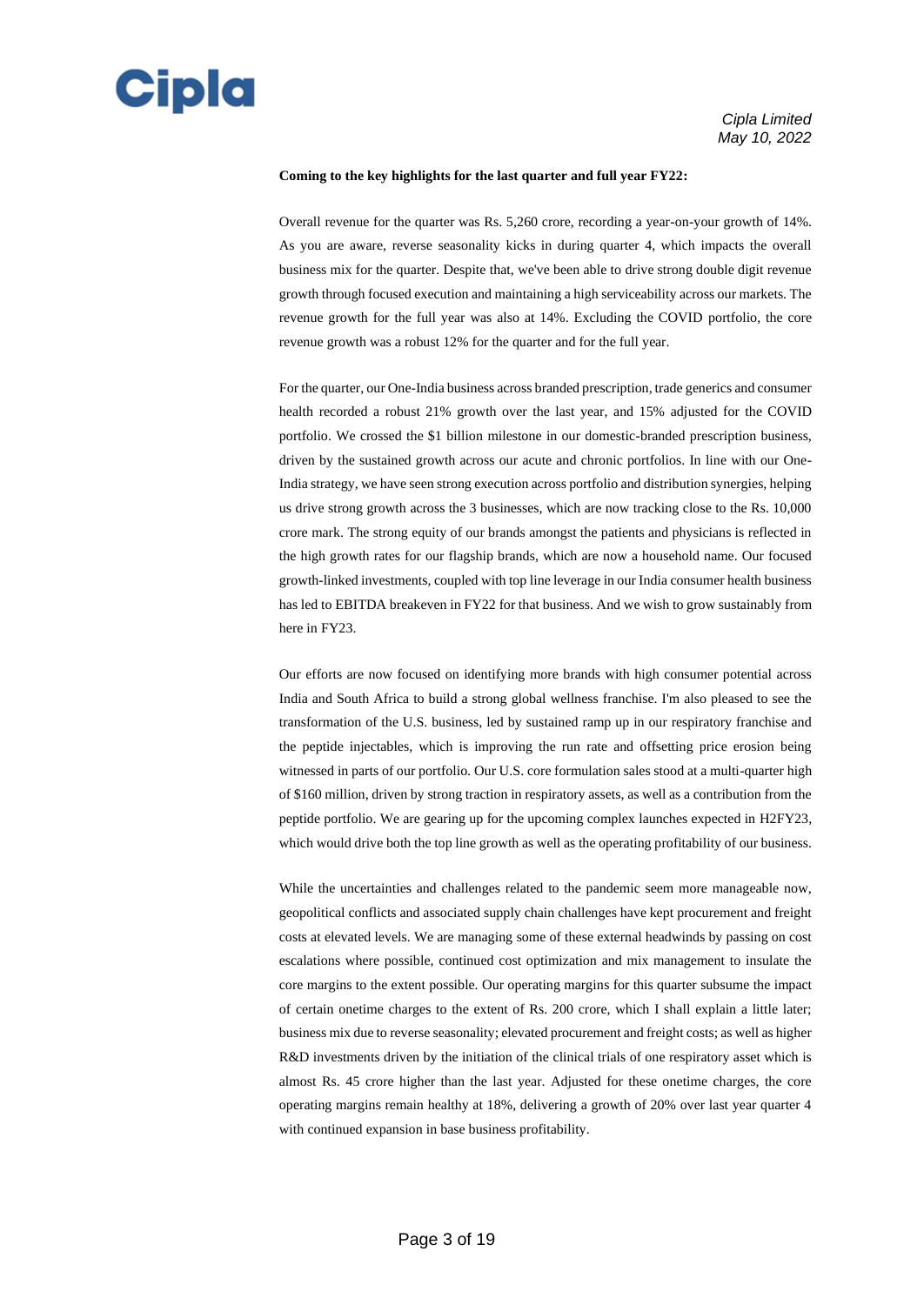

The Rs. 200 crore onetime charges pertain to 2 items. The first item is an item related to an inventory charge on account of largely the COVID portfolio lying with us. And that is approximately Rs. 160 crore in the gross margin line and about Rs. 20 crore in the onetime operating expense line. Post this, we continue to carry marginal inventory, which we believe can be liquidated in the coming quarters. And hence, this quarter's charge covers us for any material unforeseen risks of inventory in the future.

We also have a charge in this quarter of about Rs. 20 crore, largely on account of the restructuring we have carried out in our South African business. Adjusting for these onetime charges, our core operating profitability was Rs. 960 cores and represented at over 18%, which is an expansion of 100 basis points versus last year's quarter 4.

Our reported gross margin after material cost stood at 59.2%. As alluded earlier, there is an approximate 300 basis point impact due to change in material cost line, largely pertaining to demand uncertainties linked to the COVID, which I have explained in terms of the Rs. 160 crore charge we have taken.

Total expenses which include employee costs and other expenses stood at Rs. 2,364 crore, an increase by 12.3% on a sequential basis. Employee cost for the quarter stood at Rs. 892 crore, an increased by 2.3% versus the last quarter. The other expenses which include R&D, regulatory, quality, manufacturing and sales promotion are at Rs. 1,471 crore, an increase by 19.4% sequentially given largely by the higher R&D expense as well as the onetime charges that we explained. Total R&D for the quarter is at 6.1% or Rs. 322 crore. The absolute trajectory remains intact with assets progressing in clinical trials and other portfolio developmental efforts ongoing.

Reported EBITDA for the quarter was Rs. 763 crore, or 14.5% of sales. If we adjust for the Rs. 200 crore charges that we have spoken about, which are one-time, the EBITDA for the quarter then comes in at Rs. 960 crore with margins of 18% plus. Tax charge for the quarter stood at Rs. 71 crore. And the ETR was 15.9%. The lower ETR is attributed to the creation of a deff tax asset in our subsidiary, driven by the restructuring of certain businesses, which has been approved by the Board. The full year ETR is at 26.7%.

Profit after tax (PAT) is at Rs. 362 crore or 6.9% of sales. Apart from the one-time charges above EBITDA, our PAT for the quarter includes the impact of the following 2 items: Nearly Rs. 70 crore of impairment in certain assets, largely on account of our investment in Avenue. The depreciation on account of the Sri Lankan currency versus the U.S. dollar, where we have booked a FOREX loss of Rs. 42 crore on account of the outstanding receivables from our subsidiary. We are closely monitoring the situation and exploring options to secure the future business.

The adjusted PAT, excluding all of the one-off items in the P&L is nearly Rs. 610 crore or 11% of sales. Our reported pretax return on invested capital continues to track at a healthy rate of over 21.6%. As of 31st March '22, our long-term debt stands at ZAR720 million in South Africa and \$7 million in Uganda. We had working capital loans of \$49 million and EUR2 million.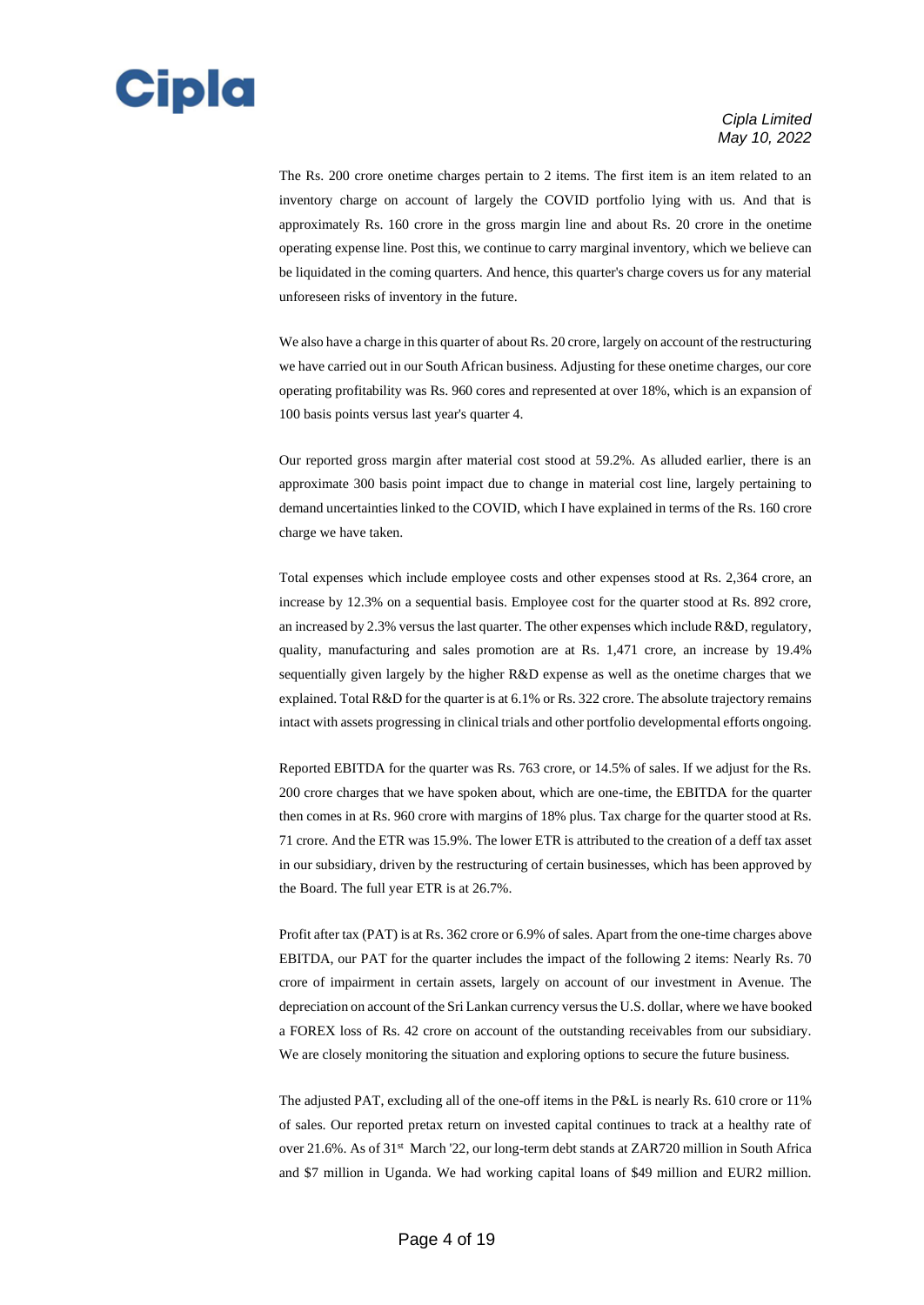

These act as natural hedges towards our receivables. Driven by the relentless focus on cash generation and the rigor on cost discipline, we continue to be a net cash positive company as of March 22. And we continue to be appropriately hedged for few global currencies as per the policies.

Our elevated inventory levels reflect our commitment to ensure availability of medicines and de-risk any business interruptions due to the global supply chain disruption.

#### **I'll now come to detailed business updates by market:**

We will start with India. In India, our One-India business grew by 27% for the year and 21% in the quarter. Core portfolio growth, excluding the COVID portfolio was 25% for the year and 15% for the quarter. The branded prescription business delivered sustained momentum across therapies in all our core portfolios. As per IQVIA MAT March '22, we continue to deliver market-beating growth on the overall portfolio and maintain healthy ranks and market share in key therapies.

We have sustainably invested in our core electronic and acute portfolios to build high-quality formidable branded franchise with power brands which have shown a healthy CAGR of 13% over the FY18 to '22 period on the chronic side of our portfolio. Over the last 4 years, driven by focused product selection, our share of core chronic to core branded prescription has expanded by nearly 750 basis points. 23% of our overall branded prescription portfolio is under NLEM, and here too we continue to demonstrate a healthy 6% growth over the last 4 years.

The trade generics business continues to witness strong demand traction for the flagship brands with strong order flow across regions. Our consumer health business has crossed Rs. 500 crore in FY22, and some of our flagship brands, which were transitioned have grown bigger and bolder. As alluded earlier, our India consumer health business has turned EBITDA breakeven in FY22, and we wish to grow that sustainably from here in FY23.

#### **Coming to the U.S. generics:**

The U.S. core formulation sales were at \$160 million for the quarter and full year revenue stood at \$594 million. In FY22, we have taken significant strides in transforming our portfolio footprint, adding more complex products and sensing our direct-to-market operations. Our respiratory franchise, including albuterol and Arformoterol is ramping up sustainably with 21% growth for the quarter and 28% for the full year.

On the pipeline front, our Advair file is under active review, and we are hoping for a H2FY23 launch. As mentioned earlier, we have initiated clinical trials on the respiratory assets during the current quarter. And filings in the complex generics, including peptide injectables shall continue in FY23.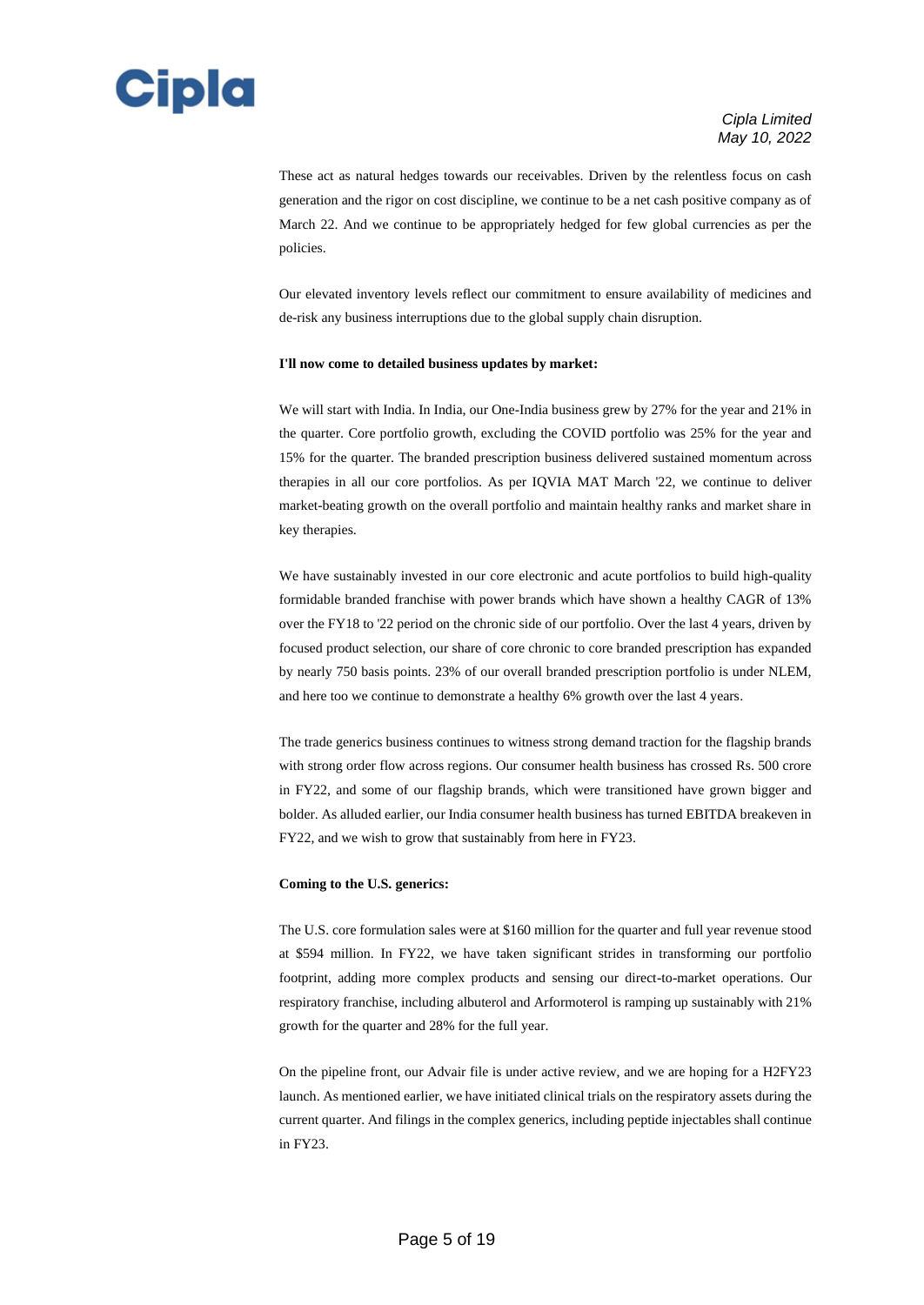

### **Coming to our SAGA business, which includes South Africa, Sub-Saharan Africa and CGA:**

The overall SAGA region grew by 8% on a year-on-year basis in dollar terms. The private business reported a robust 17% growth over the last year for the quarter in local currency terms. The growth continues to be diversified across base business and new launches. We continue to maintain our third position with a market share of 7.5% in the overall market.

In markets outside South Africa, the CGA business has witnessed strong order flow in one of our key products, while the Sub-Saharan business-maintained scale over the last year base driven by continued order flow. Our international markets include emerging markets in Europe, and the business navigated very strong geopolitical headwinds to maintain scale at \$385 million for the full year and a 4% growth for the quarter. Our DTM franchisees have delivered strong doubledigit growth, which helps us offset the emerging market for its volatility and the muted B2B demand in Europe for the quarter. The business continues to track high margins and robust covenants and receivables during the year. Our operations in some of the emerging market geographies are facing currency headwinds, the impact of which is also baked in our Q4 numbers. We are closely monitoring the situation and exploring options to mitigate any risks that may arise.

#### **Turning now to our outlook:**

We have established a strong threshold for revenue and operating profitability in FY22 with core margins trending in the 21% to 22% range. Geopolitical crisis, which is contributing to the current inflationary environment has driven up procurement and trade expenses over the last year's cost base. We are monitoring these trends closely and working on plans to mitigate these in the coming quarters. As we mitigate these challenges over the next 3 to 4 months, we expect the business trajectory to improve given the upcoming complex launches expected in the second half of this fiscal. Our near-term priorities include: Focus on monitoring and monetization of our respiratory filings and launches across geographies to accelerate our global lung leadership journey. Active advancement on innovative consumer-centric products to accelerate the augmentation of our global consumer wellness franchise across India and South Africa. Continued execution on our branded market portfolio, including peptides, brand building and improvement in ramp up productivity. Sustainable scale-up of our U.S. core formulation sales on the back of high serviceability of respiratory and peptide franchise. Continued focus on cost management, especially amid the inflationary environment we are, which is impacting our procurement costs and others. Accelerate the digital adoption across businesses and functions through focused agenda under the new digital health company Cipla Digital Health. And focus on regulatory compliance across our manufacturing facilities and implement globally benchmarked ESG practices.

I would like to thank you for your attention and will request the moderator to open the session for Q&A.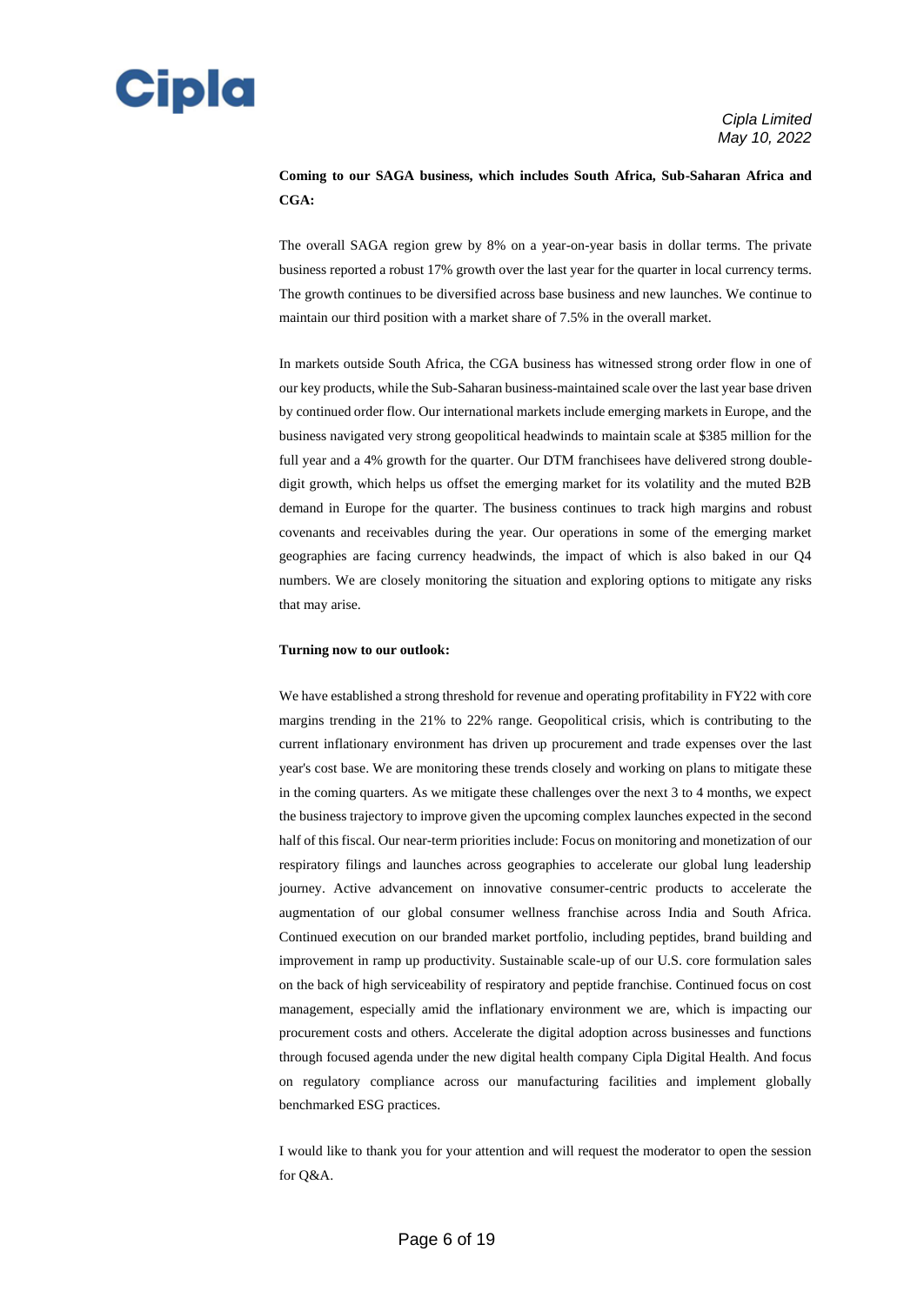

| Moderator:               | We will now begin the question and answer session. The first question is from the line of Prakash<br>Agarwal from Axis Capital.                                                                                                                                                                                                                                                                                                                          |
|--------------------------|----------------------------------------------------------------------------------------------------------------------------------------------------------------------------------------------------------------------------------------------------------------------------------------------------------------------------------------------------------------------------------------------------------------------------------------------------------|
| Prakash Agarwal:         | So, my first question is on outlook on the India business. While we are seeing robust growth<br>with COVID, without COVID, just some outlook would help given that we are on a good base.                                                                                                                                                                                                                                                                |
| <b>Umang Vohra:</b>      | I'm sorry, I had a problem following the question. Could you repeat it again, please? Maybe the<br>line was bad.                                                                                                                                                                                                                                                                                                                                         |
| Prakash Agarwal:         | So, just wanted some outlook on the India business. How is it looking? I mean given the strong<br>growth we have seen with and without COVID, I understand there would be COVID-related<br>therapeutics which had also helped growth. How do we see growth outlook for India business in<br>particular?                                                                                                                                                  |
| <b>Umang Vohra:</b>      | So, we are quite clear, I think we would like to see very high growth, better than market for the<br>non-COVID portfolio. And I think our business momentum is very strong across all the 3<br>businesses. And I think it will be for us, big brands becoming bigger. So, we remain bullish on<br>India. Of course, we have COVID in our mix in the previous year. But if it is non-COVID, I<br>think we will be showing growth much higher than market. |
| Prakash Agarwal:         | Also I wanted to understand the current goodwill is about Rs. 3,000 crore. I understand tramadol<br>is largely written off. Now currently it largely pertains to Invagen acquisition or there is more<br>subparts to it?                                                                                                                                                                                                                                 |
| <b>Dinesh Jain:</b>      | Dinesh Jain here. I think it has again a South Africa part also. We've done an acquisition of<br>Medpro in 2013. So, goodwill is also pertaining to the South Africa business in addition to<br>Invagen.                                                                                                                                                                                                                                                 |
| Prakash Agarwal:         | And tramadol is largely done?                                                                                                                                                                                                                                                                                                                                                                                                                            |
| <b>Dinesh Jain:</b>      | Yes, tramadol is already done.                                                                                                                                                                                                                                                                                                                                                                                                                           |
| Prakash Agarwal:         | And lastly, on the U.S., just wanted some color on albuterol. I mean, is it seeing flattish<br>performance or you continue to gain market share and dollar value is increasing for us?                                                                                                                                                                                                                                                                   |
| <b>Umang Vohra:</b>      | So, the market share, we don't answer specifically on each individual product, but what I can tell<br>you is that market share has expanded versus the last quarter. I think based on recent data that I<br>saw, we are almost a 22 share.                                                                                                                                                                                                               |
| Moderator:               | The next question is from the line of Anubhav Aggarwal from Credit Suisse.                                                                                                                                                                                                                                                                                                                                                                               |
| <b>Anubhav Aggarwal:</b> | Umang, one question on the other expenses actually. So, you talked about the adjustment. But<br>even after doing that, roughly about Rs. 40 crore adjustment that you talked about, other<br>expenses seems to be higher by Rs. 100 crore in this quarter versus the run rate that you are                                                                                                                                                               |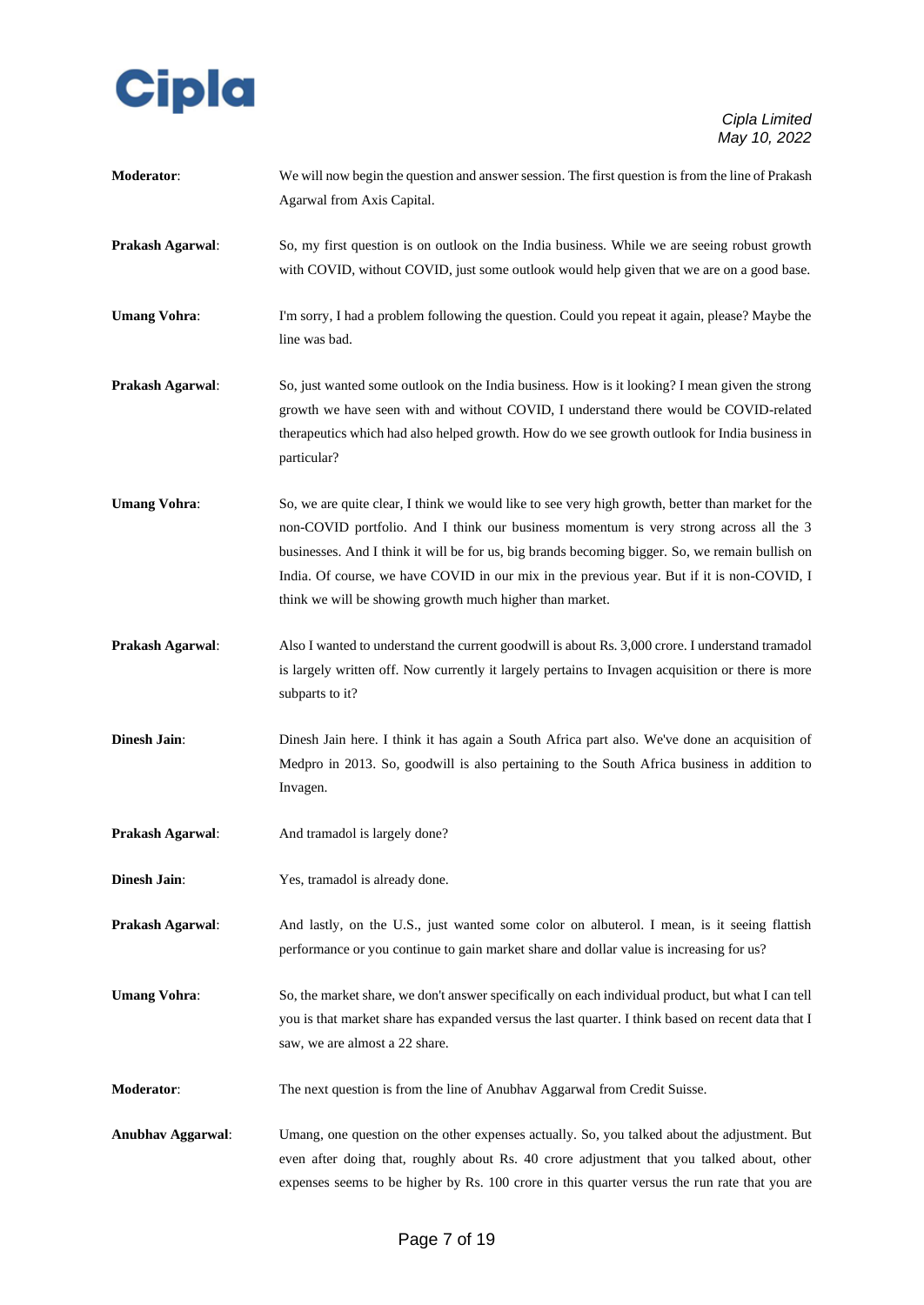

doing. Any particular reason that you call out -- you want to call out for? Because you're not calling that as an extra, so is that the new base now?

Umang Vohra: No, I don't think it's the new base, Anubhav. I think what we are looking at, we've only taken the Rs. 200 crore for the calculation of the 18% margin, which is the inventory write-offs. We haven't even taken the R&D or anything else into that computation. It's just the inventory charges and the exit charges that we added back. I think the expenses are higher because in quarter 4, particularly our India business had more expenses than usual. And I think this was on account of quarter 4 for us is a respiratory quarter. And the fact that we were not able to spend it in quarter 3 on account of COVID-related. So, it's not the new base. Having said that, yes, expenses are higher by Rs. 30 crore, Rs. 40 crore even from a normalized basis for us on sales promotion.

**Anubhav Aggarwal**: So, just to ask the other way, and maybe I missed out in your comments earlier, what's the expectation for the margin for next year? I mean what kind of range? I heard you talking about 21%, 22%? Or you think even without Advair you can do 22% plus margin for next year?

Umang Vohra: So, let me put it this way. I think at margin range what we are guiding towards is upwards of 21%. And from the last call, we were somewhere closer to the 21.5% to 22%. But considering the procurement costs, et cetera, this time, the high inflation in commodities, we are in the 21% to 22% range.

**Anubhav Aggarwal**: And this is with or without Advair. So, let's say if Advair doesn't happen for whatever reason this year, you can still do 21% plus or lower?

**Umang Vohra:** Yes. I think we can still do that. And also, Advair for us is penciled in only in half 2.

- **Anubhav Aggarwal**: And just last question on Advair. What are the kind of queries you're getting on this from the FDA? I mean not particular query, but is it more on the device side, more on your trial data side, et cetera? Because so far you have given us very high confidence that a very high chance of getting this asset in second half, but just trying to get some more confidence that what are queries you're getting from the FDA on this?
- **Umang Vohra:** So, I think, Anubhav, here the queries that we have received from the FDA are more around the CMC. I don't think we've received anything on trial. Obviously, they have to come and visit the facility because it's our first DPI product. So, I think maybe the file is pending on account of that as well.
- **Anubhav Aggarwal**: And when was the last time you received any query on Advair? Umang Vohra: About 4 months back, 6 months back.
- **Moderator**: The next question is from the line of Neha Manpuria from Bank of America.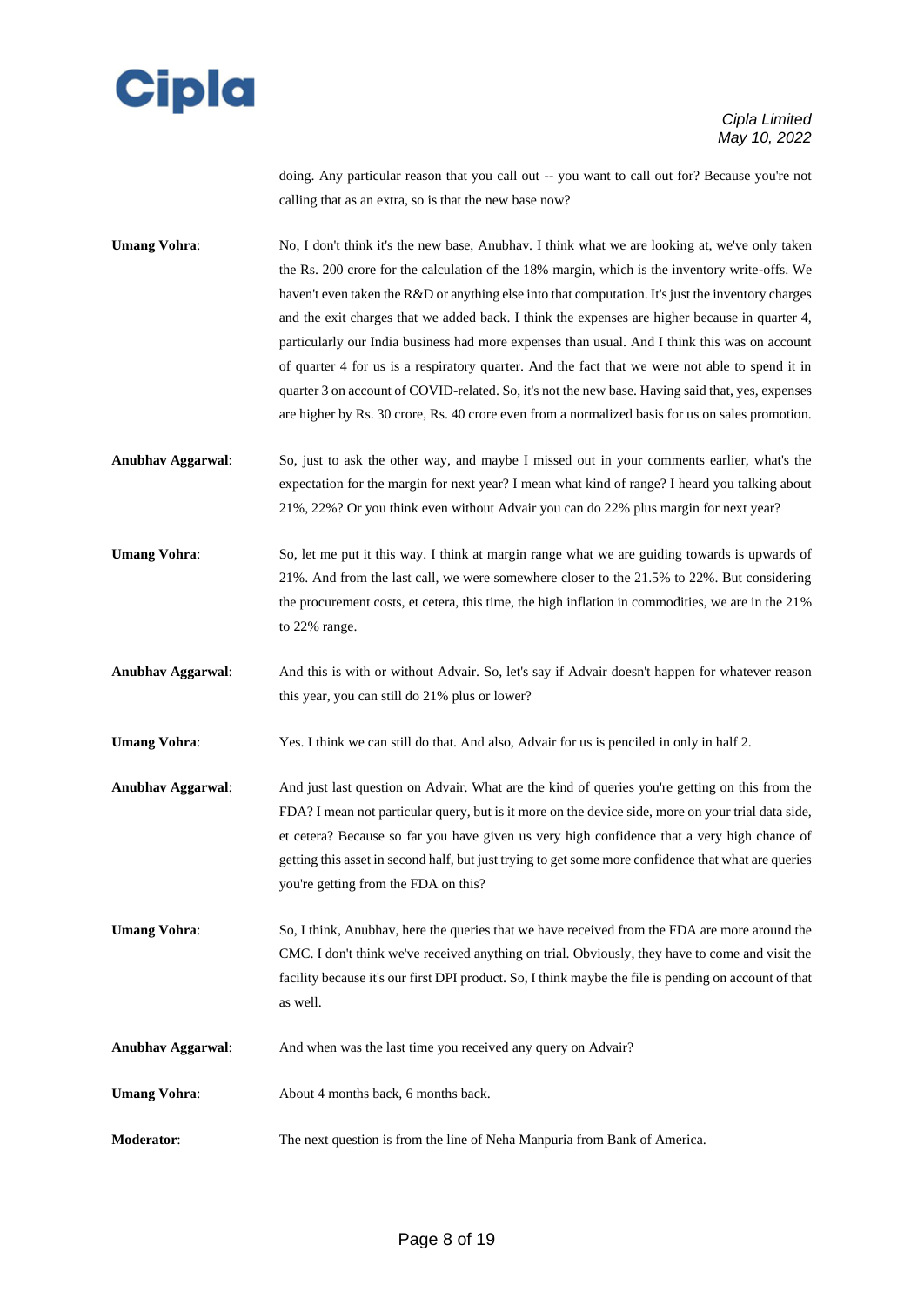

| Neha Manpuria:          | Umang, you mentioned in your opening remarks that U.S. also saw contribution from the peptide<br>asset. Last call you had mentioned sort of a sustained increase in market share over time. Post<br>the launch that you've seen over the last 2 months, has there been any change? Or would you<br>change your market share expectation and the time line for ramp-up on the product?               |
|-------------------------|-----------------------------------------------------------------------------------------------------------------------------------------------------------------------------------------------------------------------------------------------------------------------------------------------------------------------------------------------------------------------------------------------------|
| <b>Umang Vohra:</b>     | No. I mean, we are not changing any of our expectations from the product. And I think our plans<br>largely remain on track.                                                                                                                                                                                                                                                                         |
| Neha Manpuria:          | So, it would still be a gradual increase in market share?                                                                                                                                                                                                                                                                                                                                           |
| <b>Umang Vohra:</b>     | Yes.                                                                                                                                                                                                                                                                                                                                                                                                |
| Neha Manpuria:          | And what could be the fair market share for a product like this in your view?                                                                                                                                                                                                                                                                                                                       |
| <b>Umang Vohra:</b>     | So, I think we have an internal estimate. I'm a little hesitant to give it out right now because the<br>product is fairly competitive, and matters of this product are also kind of subdued in some way<br>or the other. So, I don't think I'd like to give a commentary on market share, et cetera, but I'd just<br>like you to know that it is well on track to what we have as an internal goal. |
| Neha Manpuria:          | And Umang, on the R&D expense, now that we have 1 respiratory asset in trial, how should we<br>look at the expense for next year? Would it be in the 6% range that we have reported in the<br>quarter or slightly higher as the expenses probably goes up?                                                                                                                                          |
| <b>Umang Vohra:</b>     | I think we had -- we have also booked in this quarter some amount of clinical trial expenditure<br>on account of the respiratory trials. So, I think between 6% to 7% would be where we would end<br>up mostly in R&D.                                                                                                                                                                              |
| Neha Manpuria:          | And last question, if I may. On Abraxane, what is the time line there? Any view on that? And<br>that will also depend on Goa inspection. Have we heard from the FDA on that happening<br>anytime?                                                                                                                                                                                                   |
| <b>Umang Vohra:</b>     | No, we have not -- we don't have a specific date as yet on the inspection, but you're aware that<br>inspection has started in the country and quite significantly. So, hopefully, we will -- we are also<br>hoping to be audited soon.                                                                                                                                                              |
| Neha Manpuria:          | So, Abraxane could therefore be a second half launch in that case?                                                                                                                                                                                                                                                                                                                                  |
| <b>Umang Vohra:</b>     | Yes. We are hoping it is.                                                                                                                                                                                                                                                                                                                                                                           |
| Moderator:              | The next question is from the line of Saion Mukherjee from Nomura Securities.                                                                                                                                                                                                                                                                                                                       |
| <b>Saion Mukherjee:</b> | Umang, just one question on India. Can you share what's been the growth in trade generics in<br>this fiscal year, FY22 over FY21? And any dynamics there? Is it acute, chronic, what kind of<br>products are driving the growth in trade generics?                                                                                                                                                  |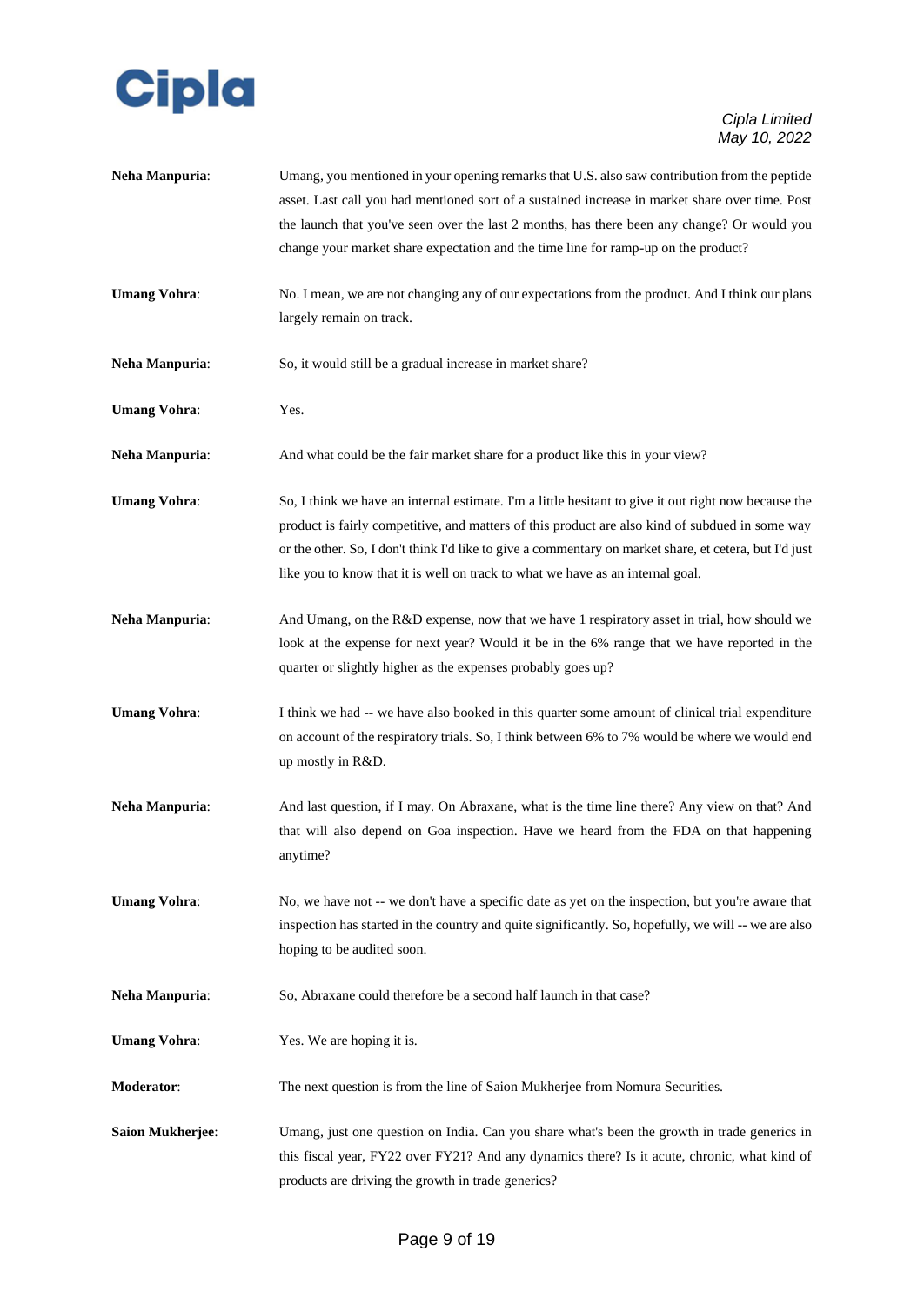

- **Umang Vohra:** I don't know if you're giving segment-specific, but I put it this way, that our highest growth probably was in our consumer business, followed by our branded prescription business in the last year. And I think trade generics was also significantly comfortable in double digits. That's what I would put it, is higher than market. And the portfolio there I think is more acute, more acute, more pain category rather than chronic, and we are building the chronic franchise.
- **Saion Mukherjee**: And Umang when you mentioned like COVID and non-COVID, I mean, the growth rates that you mentioned, so you consider only the products which are exclusively used for COVID or you also include the impact of the products which got sold higher during COVID.
- **Umang Vohra:** For us it is largely the COVID. The antibiotics which sold larger is within our base.
- **Saion Mukherjee:** And you expect on this non-COVID base to grow next year?
- **Umang Vohra:** Very correct. We expect to, yes, we expect to grow on the non-COVID base.
- **Saion Mukherjee**: And just one last question, if I can. You talked about in your opening remarks about various inflationary pressures. Is it possible for you to quantify like what level of raw material or freight costs we are currently seeing versus, let's say, a couple of years back in a normal situation? Is it possible for you to sort of quantify the impact?
- Umang Vohra: I don't know if I can do over 4 years, Saion, but maybe a good reference point would be from, let's say, last year, right. What could be the overall impact broadly that one could see of this in the category, my guess is about 50 basis points could be the freight and the procurement cost impact. And to some extent, you would try and offset this through levers available to a company through pricing, et cetera. So, overall, I would say about 50 to 70 basis points broadly. Dinesh, is that roughly?
- **Dinesh Jain:** Yes, Umang, you're correct.
- **Saion Mukherjee:** And you would say this is probably most prominent in this quarter or even in the third quarter you had. So, sequentially, has things materially changed?
- **Umang Vohra**: Yes, I think they did because the Ukraine crisis changed. Which was already a slightly worsening situation, I think the Ukraine crisis has added to it. So, materiality of crude price swings, et cetera, happened more in quarter 4 than they did before it.
- **Moderator**: The next question is from the line of Bino Pathiparampil from Incred Capital.
- **Bino Pathiparampil**: Umang, could we get an update on generic Revlimid? Are you still looking at launching in the second half? And would you be in the next wave of launches?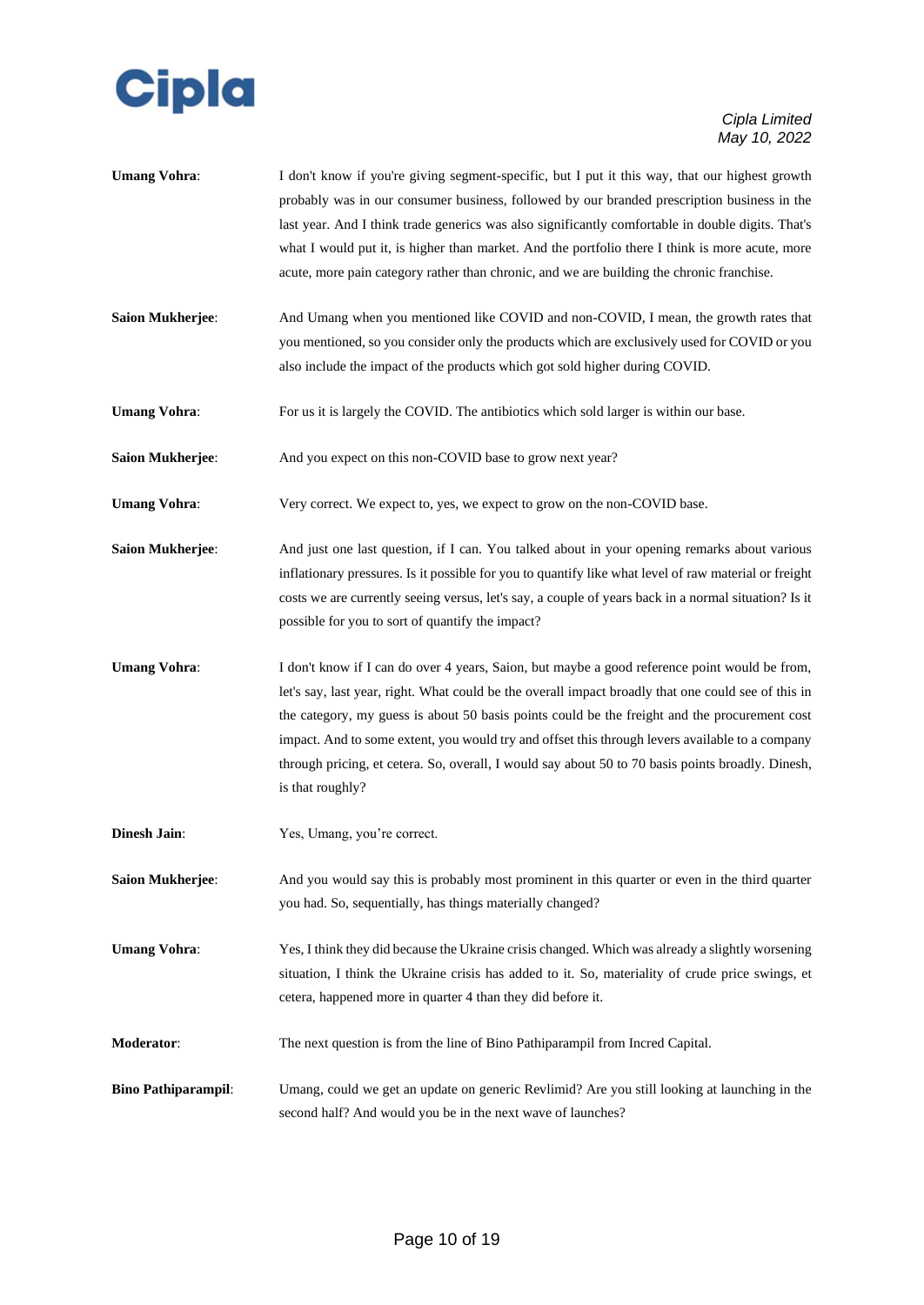

**Umang Vohra:** Bino, yes. The first wave has already formed and there could be exclusivity linked to some spends with another player. But yes, amongst the people who will launch in half 2, we are hoping to be in that wave.

**Bino Pathiparampil:** For the strengths for which already the exclusivity is getting over, you will be in…..

**Umang Vohra:** That is correct.

- **Bino Pathiparampil:** And just one follow-up on Advair. I believe Teva got an approval recently of late. Have they launched and how has the market changed if they have launched after that?
- **Umang Vohra:** I think what the intelligence we have picked up is that there has been a very limited launch by Teva, but we are aware that had shipped in the market in limited quantities. We haven't seen any material change to pricing in the market division.
- **Moderator**: The next question is from the line of Sameer Baisiwala from Morgan Stanley.
- **Sameer Baisiwala:** Umang, did you say that the impact because of higher cost of procurement and freight is just 50, 70 basis points in Q4?
- **Umang Vohra:** Broadly on a full year basis, yes, Sameer. And I think on quarter 4, yes, it could be in the same range.
- **Sameer Baisiwala:** Just looks a fair bit lower because considering what other companies are saying, and I'm seeing across the sector like including chemicals and other sectors is a few hundred basis points I would have thought the way the inflation is raging.
- **Umang Vohra**: Well, no, 1 minute, Sameer. I'm only talking about procurement and freight, I'm not talking about overall inflation. In an overall inflation and people costs on some of the promotional materials, all that is over and above this and extra.
- **Sameer Baisiwala:** Not including those, just procurement and just raw mat, freight and maybe you can include power, if you were to do that, I thought the impact is much higher, but it's fine if it's not so for you.
- **Dinesh Jain:** Actually this doesn't include power, and I think the impact we will see maybe going forward also because a part of it will be in the inventory.
- **Sameer Baisiwala:** Umang, the other question is on the price increases. In which market have you been able to pass on the input cost inflation? And roughly to what magnitude?
- **Umang Vohra:** Actually, to some extent, prices are adjusted in the emerging side of the world to the extent we can. And India, I think companies have got the permission to price higher. Some of the other markets it should not be impossible.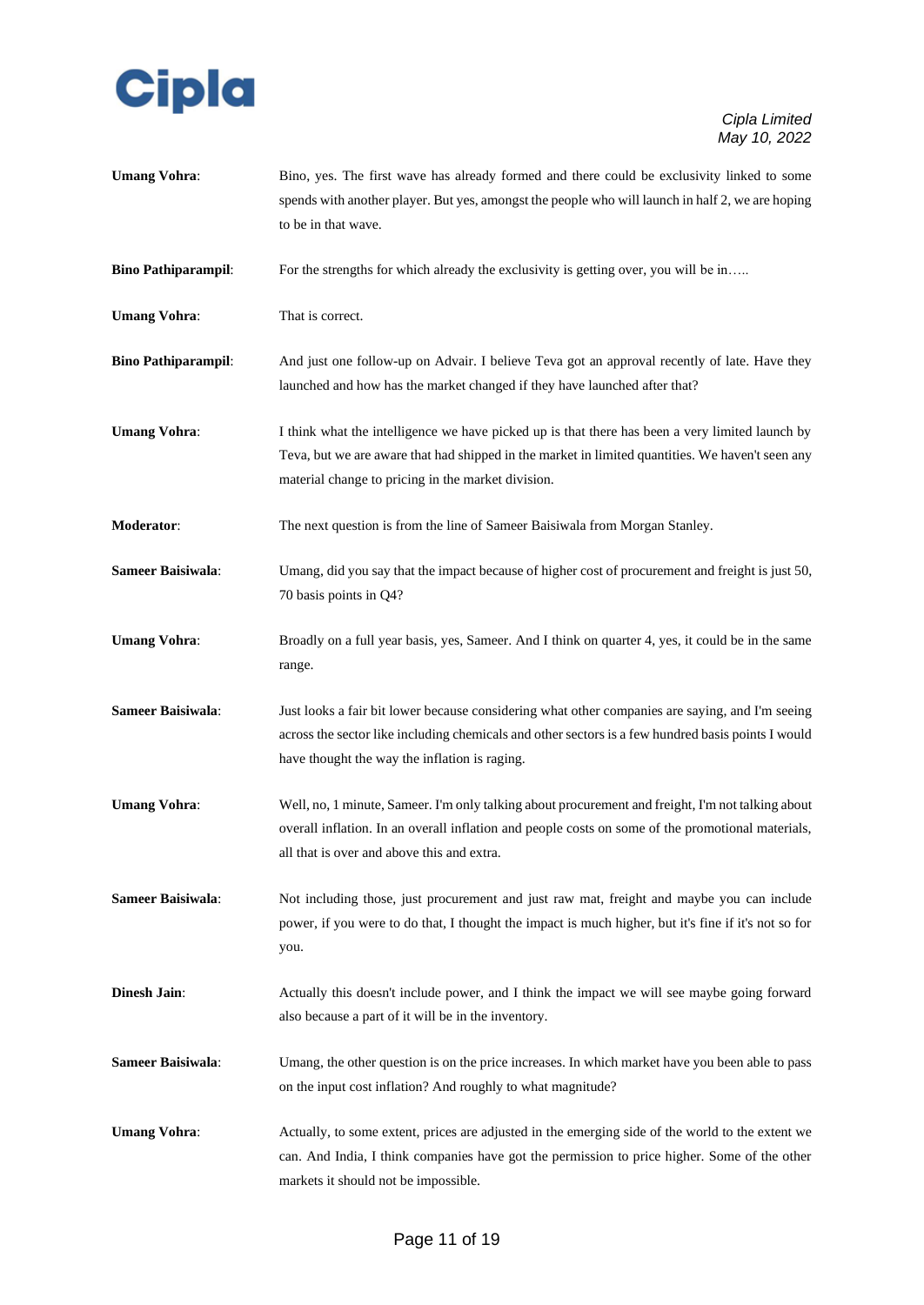

| Sameer Baisiwala: | And when you say that emerging markets, what's the magnitude? Is it like a mid-single-digit |
|-------------------|---------------------------------------------------------------------------------------------|
|                   | kind of price increases that you've managed the last 6 months?                              |

- Umang Vohra: No, actually, you lose more there, Sameer, because what happens is you try and index pricing based on where the currencies are. And then what happens is that even though you pass on a little bit of the cost, the currencies take it away. So, while you're price adjusting, you're losing more on the currency and its translation back to you. So, you can price up, but your net currency translations bring you back down.
- Sameer Baisiwala: So, net-net, are you neutral or what?

**Umang Vohra:** You try and be neutral in the emerging side of the world, but you don't get the benefit if you're asking of price increases to margin in those markets.

**Sameer Baisiwala:** And just on the U.S. side, I was just wondering how important is Advair launch going to be in the sense that we would be fourth player, if I'm not wrong, maybe more. And I think 50% volumes have already gone generic. So, you're right to win. And do you think this can be a tripledigit sort of an opportunity on a 12-month basis?

- **Umang Vohra:** I don't know if I would give specific guidance, Sameer, on whether it's triple digit or high double digit or anything close to that. All I would say is that 50% of the market is still branded. That's a pretty sizable opportunity to go after for all generic players, not just us. And I think over a period of time, even that branded share would reduce, in my view, with more people entering the fray.
- **Sameer Baisiwala:** But Umang, would you not think that generics have been around for a couple of years, if not a bit more. And this part has been very sticky with the brand and brand has matched a lot of rebates. So, it just makes your job that much tougher. And being a fourth or fifth entrant, including also generic, winning market share could be very tough in this market.
- **Umang Vohra:** I don't disagree with that. I think winning market share is always going to be tough in markets like this, which exhibit a little bit of stickiness. But I also think that if you were to look at where generics were maybe 1.5 or 2 years back, they were at a much lower level. So, the delta that has happened with generic launches increasing over the last 24 months is also significant in this category. So, I think that is one shift. And the second thing is that we have overachieved what we thought we could do with albuterol, which was again a market category where we were launching as probably the third or the fourth variant of albuterol in this market. And while the overall category has 3 sub-brands, we were not clearly the first to market share. But we've consistently tried to gain share there. So, I think those share conversions happen. It's a matter of time. And we're quite bullish about it.

**Sameer Baisiwala**: Umang, with your permission, if I can ask one last one. That's on Lanreotide. You've been in the market for the last 2 or 3 months, where do you see is a more challenging part? Is it contracting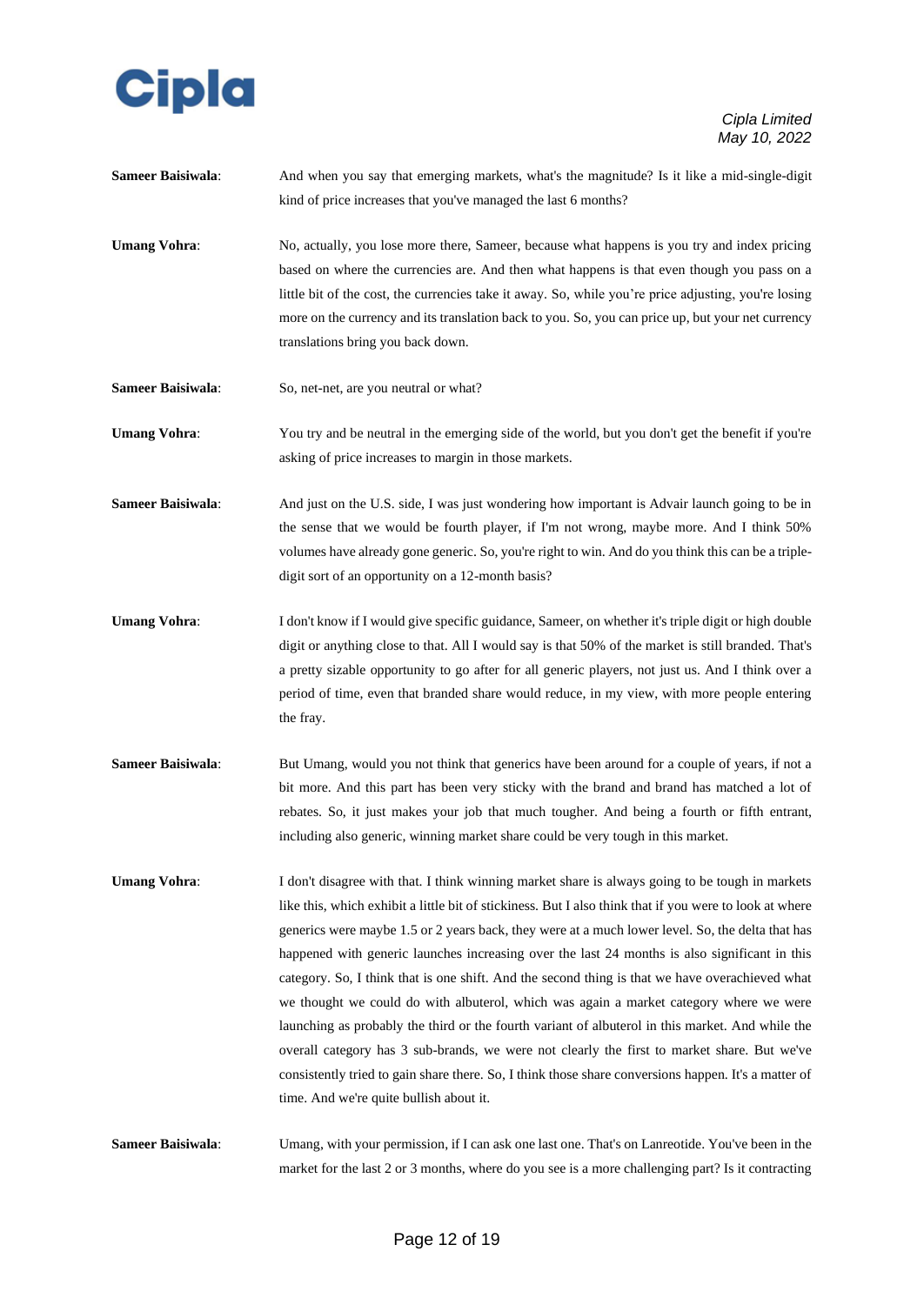

with clinics, GPOs? Is it supplies? Is it getting the reimbursement? Like if you can just share your thoughts and experience on Lanreotide, please.

**Umang Vohra:** I think because this is a B2 product, what happens is that it has to in some way get the approval, the reimbursement listing, et cetera. So, I don't think it's a challenge. I think it's more -- it has a different time line than a generic product. A generic product enters pretty much the same classification, et cetera, as a branded product, whereas this one has slight differences and tweaks to it. So, it takes time for price listing, for reimbursement listing, et cetera. And that's the time period we are in right now.

**Moderator:** The next question is from the line of Anubhav Aggarwal from Credit Suisse.

**Anubhav Aggarwal**: So, this is continuation on Lanreotide actually. So, last time you mentioned that you need to reach out to a lot of clinics in order to address this market. Just trying to understand, in the last 3 months, you've been in the market, let's say, what percentage of clinics that you want to address? I'm just trying to understand what's your progress over there. It's like 10% of your clinics that you want to address, you reached out already 20%, you reached out already something that we can track just to get a sense of how this opportunity is panning out for you guys.

- **Umang Vohra**: Anubhav, I won't be able to give you specifics. We have a list internally of who are the big decile prescribers, et cetera, which clinics are the ones where this happens. That data is available. So, you would attempt your outreach to those clinics. But beyond that, I'm not sure we'll give the level of detail that you're seeking on this question. All I would say is that we are on track with what we had as our own targets.
- **Anubhav Aggarwal**: So, just to get a sense, let's say, a good launch, would you say that by end of this year, if you think that double-digit market share is possible for you guys? Or you think that's a high target.

**Umang Vohra:** I think it's possible.

**Anubhav Aggarwal**: And second is on what about the European opportunity for Lanreotide. Have you already filed for Europe? Are you waiting in the queue? Or you're yet to file?

**Umang Vohra:** I think we were authorized as a partner in this side of the world on the U.S.

**Moderator**: The next question is from the line of Nithya Balasubramanian from Bernstein.

**Nithya Balasubramanian**: Umang, just one on EBITDA, and this is a follow-up on the guidance you had given earlier. So, this year you ended at around 21%. And next year as well, you're guiding to the same 21% to 22% range in spite of hopefully generic Advair, generic Abraxane and generic Revlimid coming?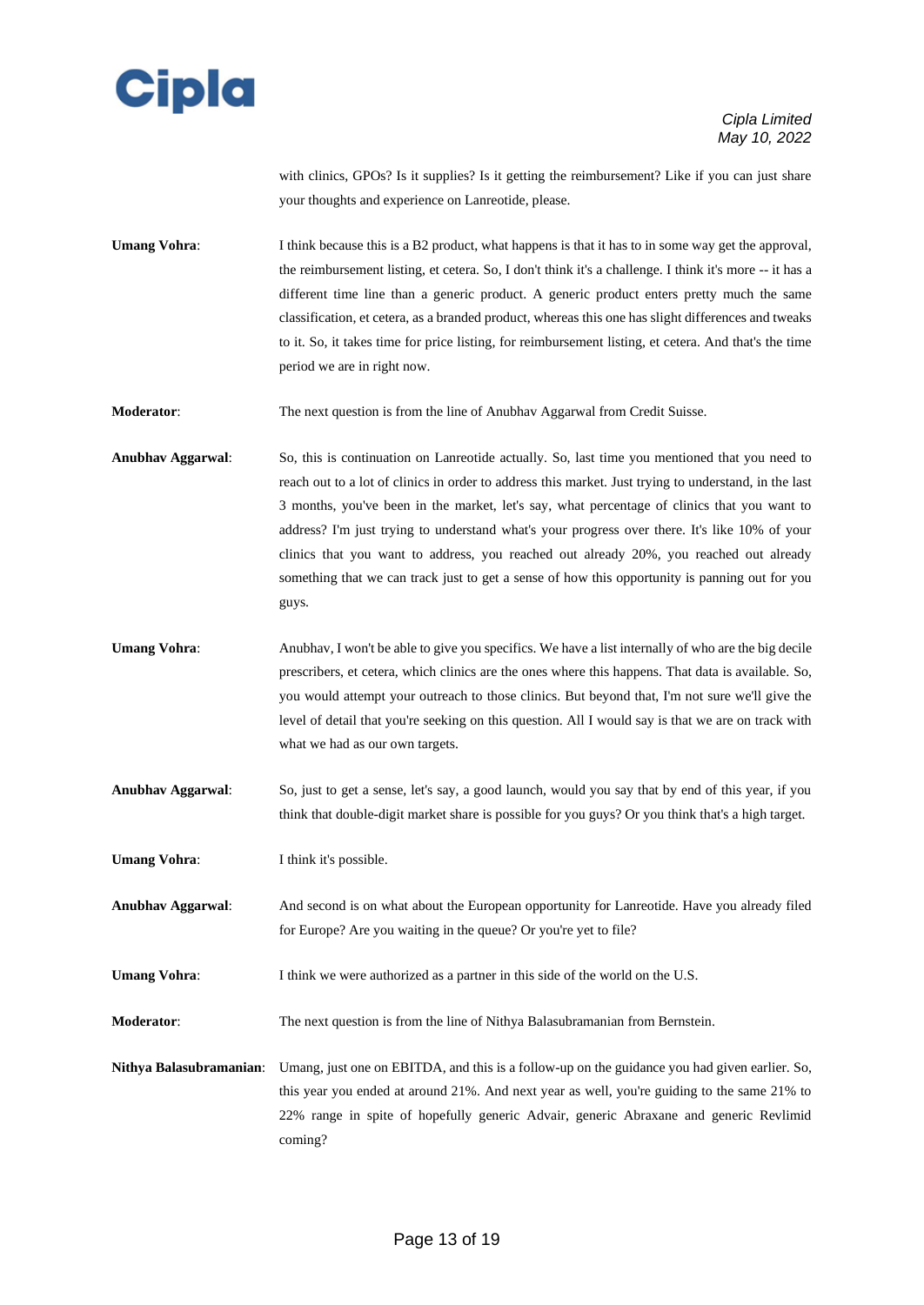

- **Umang Vohra**: Yes. Nithya, I think what we are guiding to is also a fair amount of cost increases that are going to likely to happen. So, both as designed from our side on account of higher R&D as well as on account of the procurement and freight that we spoke about. So, I think cumulatively, if you look at it, like-to-like between the 2 years, I think that cost delta would almost be close to 200 to 250 basis points. So, we are trying to offset that through the business.
- **Nithya Balasubramanian**: Second one on Lanreotide, who is the key influencer here? This is the doctor or the clinic or is it the GPO?
- **Umang Vohra:** I think it's the clinics where the administration happens. I would think the clinics would be the influencers. And within the clinics, you have doctors, you have clinics which are associated with the chains and clinics which are associated with GPO franchise. So, I would imagine it's the - the nodal point in the clinic.
- **Nithya Balasubramanian**: So, I'm just going back to a question you answered for me in the last earnings call which you said you might not require any additional commercial infrastructure. I'm just thinking, GPOs are obviously a very concentrated bunch, but your clinics should be fairly fragmented. And in spite of that, you do not see any infrastructure, commercial infrastructure requirement?
- **Umang Vohra:** I think, for a health systems team it is quite common to have 5, 7, 10 people as reps in the market. And I think Cipla has that. So, I'm not sure that we require significant commercial infrastructure to market this product.
- **Moderator**: The next question is from the line of Tushar Manudhane from Motilal Oswal Financial Services.
- **Tushar Manudhane:** Sir, just on Advair, so as you responded in the call about, it's been 3 to 4 months that there has been no query spending on this product. Have I heard that right?
- **Umang Vohra:** I don't think. I think this is the usual process. You receive questions from the FDA and then you answer them, then the FDA takes time to review it. So, we got a last set of questions about 4 months back, which is in line with how we've seen most products.
- **Tushar Manudhane**: And you've responded to all of them as of now?
- **Umang Vohra:** Yes. That is correct.
- **Tushar Manudhane**: And would the inspection would be subject to resolution of the all queries and then subsequently you will get the inspection time line or that can happen parallel?
- **Tushar Manudhane**: I'm sorry; I could not hear you. I lost you because there's a lot of noise. Could you repeat, please?
- **Tushar Manudhane**: The inspection time line can be parallel or that will be only after the resolution of all the U.S. FDA queries on this product?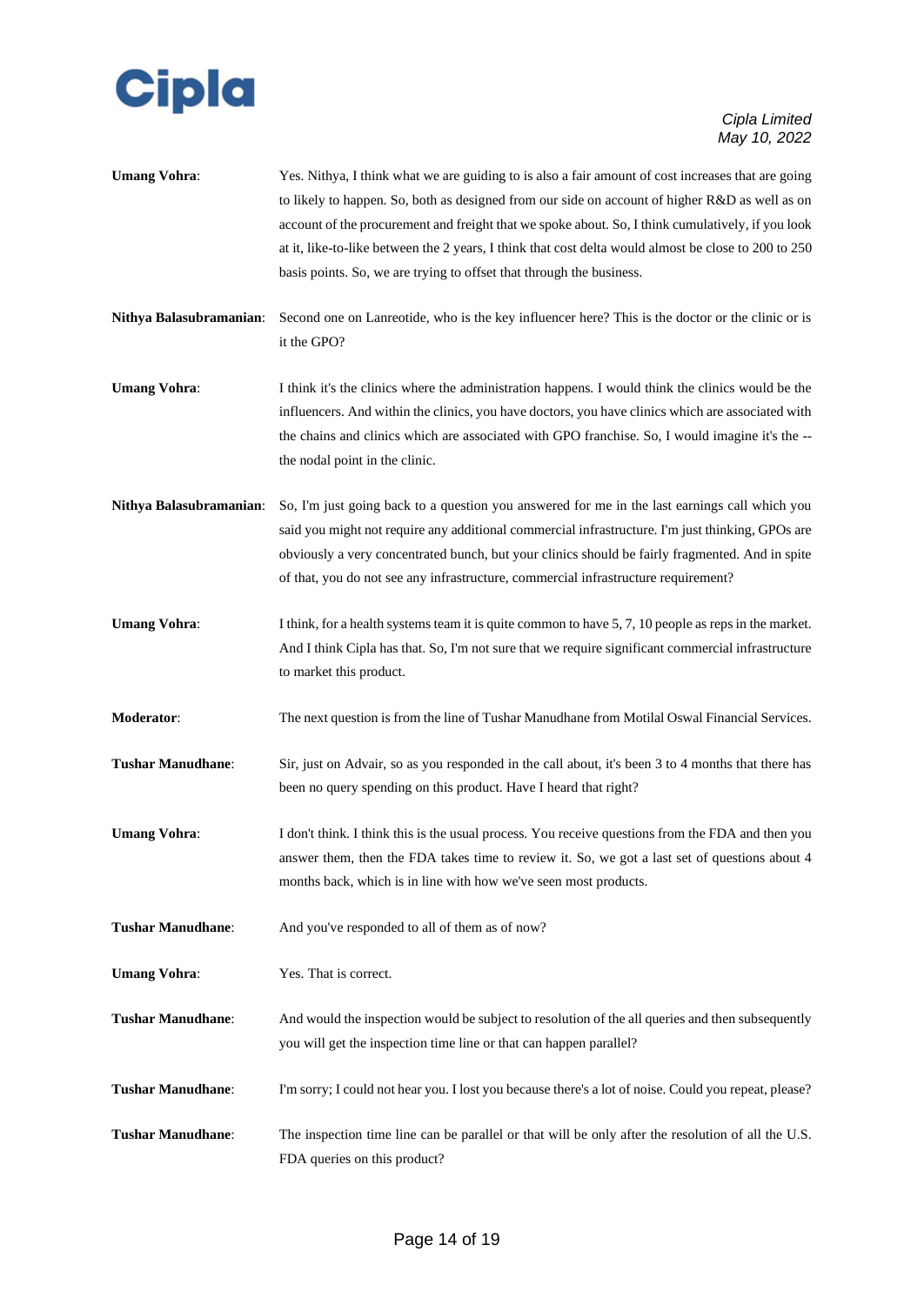

| <b>Umang Vohra:</b>      | It's supposed to be parallel because the FDA gives a certain date that they expect to complete<br>the inspections also by. But considering the fact that there is a lot of inspection the FDA has to<br>do, I'm assuming that these inspections have now resumed. So, we should be hoping to be<br>inspected anytime soon.                                                                                                                                                                                                                                                                                                                                                                                                                                                                                                                                                                                                                                                                                                    |
|--------------------------|-------------------------------------------------------------------------------------------------------------------------------------------------------------------------------------------------------------------------------------------------------------------------------------------------------------------------------------------------------------------------------------------------------------------------------------------------------------------------------------------------------------------------------------------------------------------------------------------------------------------------------------------------------------------------------------------------------------------------------------------------------------------------------------------------------------------------------------------------------------------------------------------------------------------------------------------------------------------------------------------------------------------------------|
| Tushar Manudhane:        | Because at least given that this still remains a limited competition product, so from that angle at<br>least that is the compelling reason to come to inspect the facility.                                                                                                                                                                                                                                                                                                                                                                                                                                                                                                                                                                                                                                                                                                                                                                                                                                                   |
| <b>Umang Vohra:</b>      | Yes. We don't have any specific time line for inspection, if that was your question, which means<br>no specific intimation for when the audit would happen. Let me put it that way.                                                                                                                                                                                                                                                                                                                                                                                                                                                                                                                                                                                                                                                                                                                                                                                                                                           |
| Tushar Manudhane:        | Similarly, even Revlimid, like so any time line for inspection on Revlimid product?                                                                                                                                                                                                                                                                                                                                                                                                                                                                                                                                                                                                                                                                                                                                                                                                                                                                                                                                           |
| <b>Umang Vohra:</b>      | I'm not sure that for Revlimid we would need an inspection because it's not a new category of<br>product.                                                                                                                                                                                                                                                                                                                                                                                                                                                                                                                                                                                                                                                                                                                                                                                                                                                                                                                     |
| <b>Tushar Manudhane:</b> | And just lastly on gross margins, while even after adjusting for the COVID-related inventory,<br>there is a sequential improvement in gross margin despite having cost pressures or raw material<br>cost pressure. So, any specific factor you would like to highlight here?                                                                                                                                                                                                                                                                                                                                                                                                                                                                                                                                                                                                                                                                                                                                                  |
| <b>Umang Vohra:</b>      | Dinesh?                                                                                                                                                                                                                                                                                                                                                                                                                                                                                                                                                                                                                                                                                                                                                                                                                                                                                                                                                                                                                       |
| Dinesh Jain:             | I don't think so. I think it will be in line, if it can come back. But I don't think it is to be higher.                                                                                                                                                                                                                                                                                                                                                                                                                                                                                                                                                                                                                                                                                                                                                                                                                                                                                                                      |
| <b>Moderator:</b>        | The next question is from the line of Nikhil from SIMPL.                                                                                                                                                                                                                                                                                                                                                                                                                                                                                                                                                                                                                                                                                                                                                                                                                                                                                                                                                                      |
| Nikhil Upadhyay:         | Umang, my question is a little bit longer. If you look at our presentation, in U.S. we say<br>incremental opportunity to add \$300 million to \$500 million by FY25. Now some of the pipeline<br>products which we understand is like one of the respiratory on which the clinical trial started,<br>there was another partnered respiratory product, and we have Revlimid and Advair. But other<br>than the existing pipeline, do you think we need to probably add more through some inorganic<br>acquisitions so as to get to this number? Or the existing pipeline based on what is happening at<br>the back end is good enough to give us this \$300 million to \$500 million? The reason is also<br>because if I look at our balance sheet, the cash generation remains strong and with Advair,<br>Abraxane, Revlimid, it's only going to step up on. So, how should we understand the cash<br>generation and achievement of this additional \$300 million to \$500 million incremental revenue<br>opportunity in U.S.? |
| <b>Umang Vohra:</b>      | Dinesh. I think he had addressed this to you.                                                                                                                                                                                                                                                                                                                                                                                                                                                                                                                                                                                                                                                                                                                                                                                                                                                                                                                                                                                 |
| Dinesh Jain:             | Sir, was it regarding like M&A?                                                                                                                                                                                                                                                                                                                                                                                                                                                                                                                                                                                                                                                                                                                                                                                                                                                                                                                                                                                               |
| Nikhil Upadhyay:         | So, I'll repeat my question.                                                                                                                                                                                                                                                                                                                                                                                                                                                                                                                                                                                                                                                                                                                                                                                                                                                                                                                                                                                                  |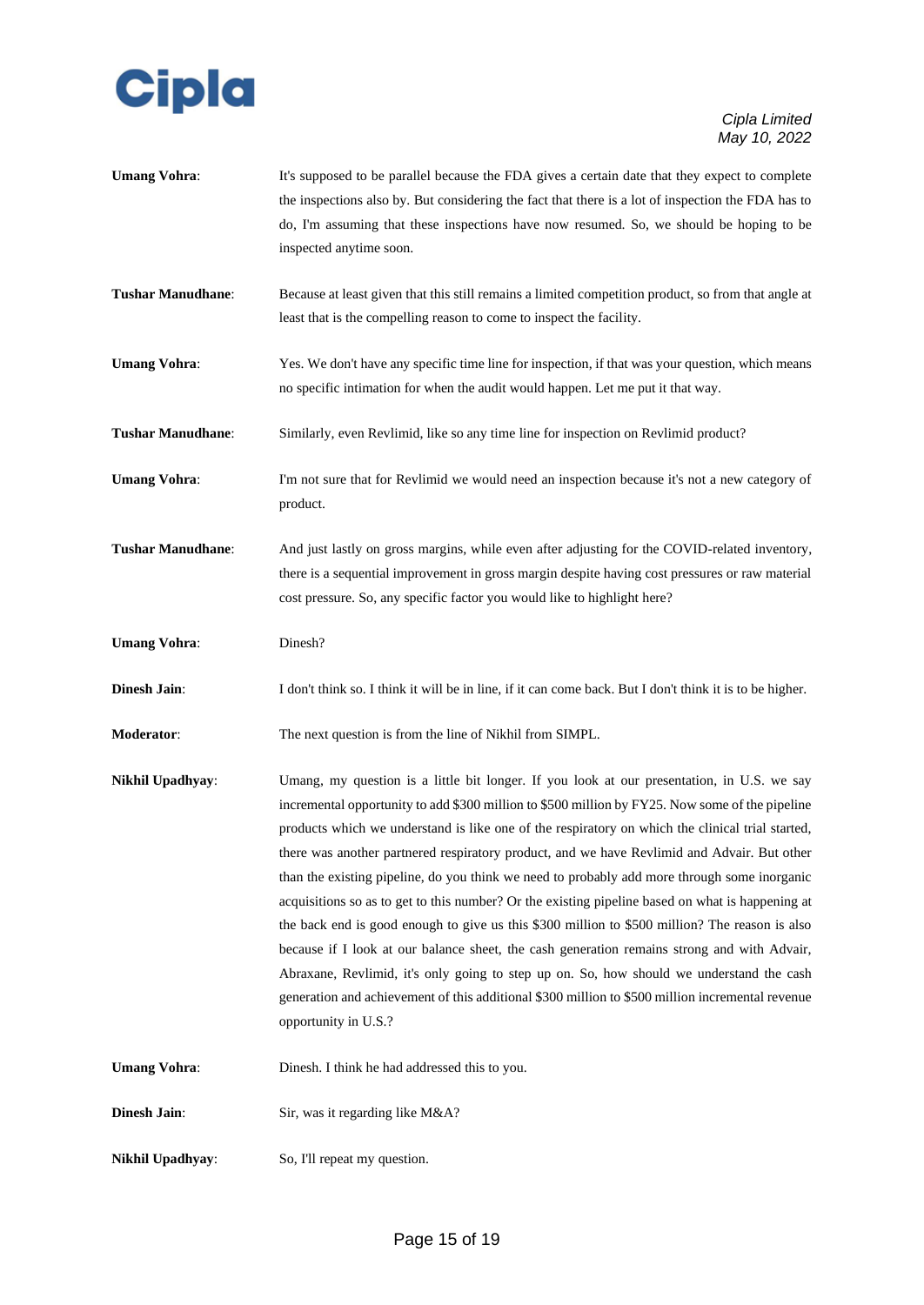

| <b>Dinesh Jain:</b>   | Go ahead. Please repeat.                                                                                                                                                                                                                                                                                                                                                                                                                                                                                                                                                                                                                                                                                                                                                           |
|-----------------------|------------------------------------------------------------------------------------------------------------------------------------------------------------------------------------------------------------------------------------------------------------------------------------------------------------------------------------------------------------------------------------------------------------------------------------------------------------------------------------------------------------------------------------------------------------------------------------------------------------------------------------------------------------------------------------------------------------------------------------------------------------------------------------|
| Nikhil Upadhyay:      | Yes, I'll repeat my question. My question is that in our presentation, we say by FY25 in U.S.<br>there is incremental opportunity to add \$300 million to \$500 million. Now if I divide it in 2 parts,<br>one is based on the existing pipeline of products which are in R&D or in clinical trial, do you<br>think they are sufficient enough to help us grab this \$300 million to \$500 million opportunity or<br>would you say that probably we would need some acquisitions also in terms of some tie-ups or<br>some acquisitions so as to fill this gap? The reason is that we are generating good-enough cash<br>and we already have good-enough cash on the balance sheet. So, how should we understand the<br>usage of cash in terms of meeting these objectives by FY25? |
| <b>Umang Vohra:</b>   | Let me clarify. Let me clarify. The \$300 million to \$500 million is largely from work that has<br>already happened through our P&L. So, it does not include any acquisitions, et cetera. It is<br>largely our organic pipeline that we are doing. So, I think that is one. M&A as a focus will<br>continue to be what we have for India. India and some of the other strong markets for us will<br>continue to have M&A focus. And that cash it can be borrowed or it'll come out of internal<br>accruals                                                                                                                                                                                                                                                                        |
| Nikhil Upadhyay:      | So, the amount of cash which we have and we are generating, how should we understand the<br>division between like what should be the payout? What should be kept for acquisition because<br>we are already sitting on Rs. 4,000 crore of cash and it's only going to add up more? So, where<br>are we missing in terms of the business requirements for which probably we are keeping so much<br>cash?                                                                                                                                                                                                                                                                                                                                                                             |
| <b>Umang Vohra:</b>   | Actually, it's the other way around. I'm happy that we are in this situation because 2 years back,<br>we were a net debt company. So, with our strong cash flow generation, today we have reached<br>a point where we have Rs. 4,000 crore of cash. And now if you are able to, we have a balance<br>sheet which we can lend to, to buy some assets in India. So, that is our overall objective. The<br>first would be to support our CapEx program and to buy some assets in India where we can<br>acquire. And the second item there would be that if you are able to do that, then that cash will<br>generate future returns because our internal return in the company is significantly higher than<br>the return of putting this in the bank account.                         |
| Moderator:            | The next question is from the line of Sonal Gupta from L&T Mutual Fund. Please go ahead.                                                                                                                                                                                                                                                                                                                                                                                                                                                                                                                                                                                                                                                                                           |
| <b>Sonal Gupta:</b>   | The first question I had was, could you sort of quantify what was the total contribution of COVID<br>to the India revenues? I mean, like absolute contribution as a percentage.                                                                                                                                                                                                                                                                                                                                                                                                                                                                                                                                                                                                    |
| <b>Umang Vohra:</b>   | Dinesh or Naveen, can you quantify that?                                                                                                                                                                                                                                                                                                                                                                                                                                                                                                                                                                                                                                                                                                                                           |
| <b>Naveen Bansal:</b> | Thanks, Umang. So, Sonal, at this point in time, as we've alluded in earlier earnings calls, we're<br>not quantifying the exact number. But what we have done is we've given the full year growth                                                                                                                                                                                                                                                                                                                                                                                                                                                                                                                                                                                  |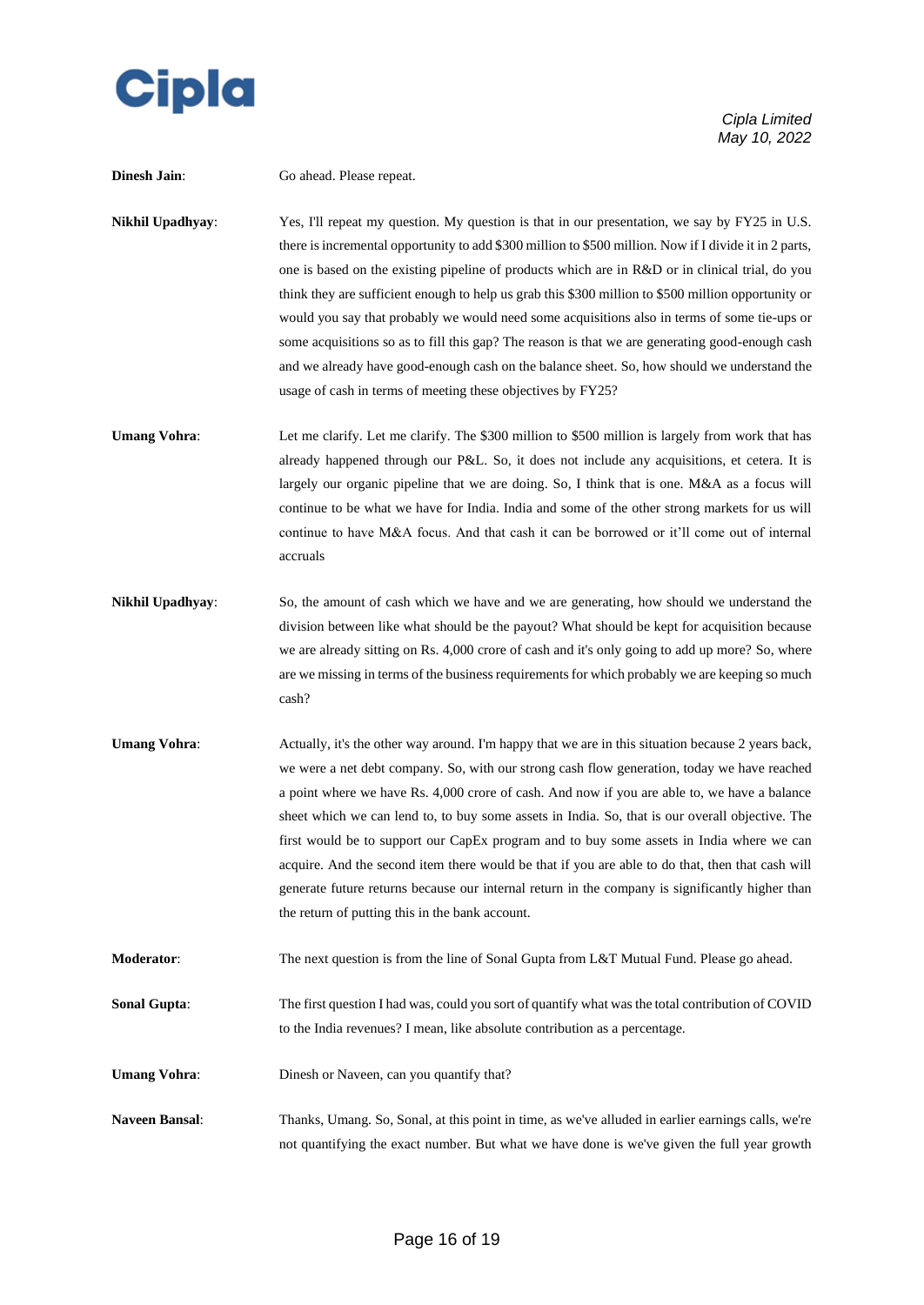

numbers with COVID and without COVID. So, maybe we would request you to refer to that number.

**Sonal Gupta:** No. But the thing is that both numbers have in the base also COVID revenue, right?

**Naveen Bansal**: That is right, Sonal. The challenge is that as maybe Saion was also asking earlier in the conversation, so what we've done is we've specifically looked at only the COVID products. But the ancillary has also been kept in the base. So, those factors do play out in our overall numbers, and therefore it becomes difficult to then split our numbers with COVID, without COVID from a pure play standpoint. So, we request you to just refer to the adjusted numbers which have been provided.

**Sonal Gupta:** So, I mean, like ballpark, would it be in the 5% to 10% range?

- **Naveen Bansal**: Yes, it would be in that range.
- **Sonal Gupta**: And just the other question, Umang, in your opening comments you mentioned something about Sri Lanka, some Rs. 45 crore. Is there any provision that you've taken for that? Just trying to clarify on that.
- **Umang Vohra**: Yes. That's an accounting provision which relates to the currency loss in value. And what happens is that our subsidiary owes us money which will now be at a lower currency. So, which is why we have taken a charge on that.
- **Sonal Gupta:** And that is again reflected in other expenses, right?
- **Umang Vohra:** Yes, it is the charge expected in the FOREX line. Yes. Dinesh, it's other expenses.
- **Dinesh Jain:** It goes to reduce the other income. So, for the overall, we have got we have exchange gain for the full year. So, therefore, this negative also is sitting in other income line.
- **Umang Vohra:** So, it's reduced other income by Rs. 45 crore.
- **Dinesh Jain**: Yes.
- **Sonal Gupta:** Because like previously Anubhav had also asked this question around other expenses being a significant step up on a sequential basis. So, you said that around Rs. 30 crore, Rs. 40 crore is coming from India, higher spending, but just trying to understand what else is boosting this so much.
- **Umang Vohra:** So, R&D is one, definitely, right. So, R&D is higher on a sequential quarter basis because the trials have started. Also, the One-India expenditure is higher on the trajectory. So, those are the 2 big reasons.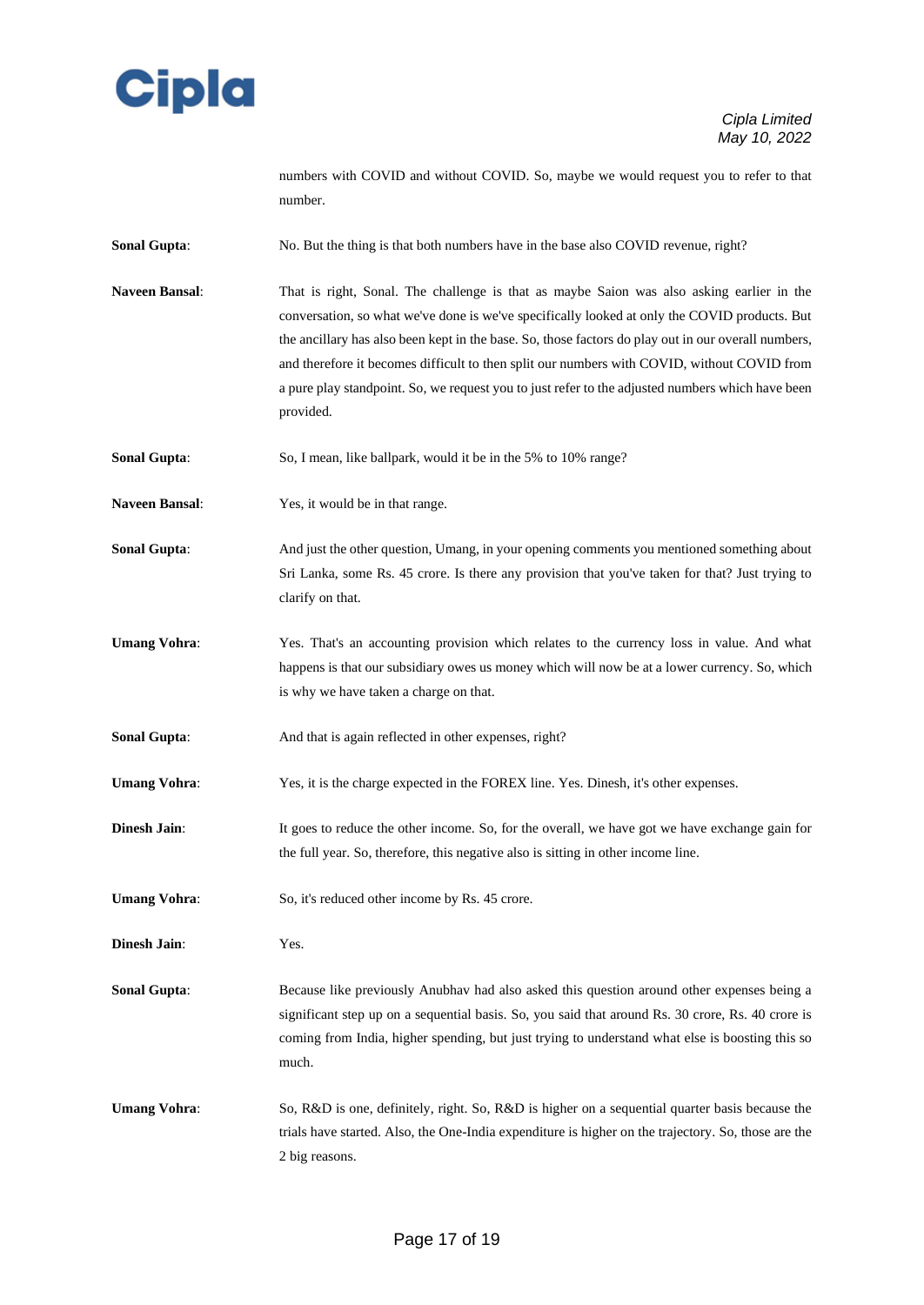

| Moderator:               | The next question is from the line of Saion Mukherjee from Nomura Securities.                                                                                                                                                                                                                                                                                                                                                                                                                                                                                                                                                                                                                                                                                                                             |
|--------------------------|-----------------------------------------------------------------------------------------------------------------------------------------------------------------------------------------------------------------------------------------------------------------------------------------------------------------------------------------------------------------------------------------------------------------------------------------------------------------------------------------------------------------------------------------------------------------------------------------------------------------------------------------------------------------------------------------------------------------------------------------------------------------------------------------------------------|
| Saion Mukherjee:         | So, Umang, on the M&A front, what kind of opportunities you're seeing in India, particularly<br>given the valuation that we have seen? I mean, are you looking at small bolt-on acquisition? Are<br>you sort of even open to do some large acquisition? How should we think about the opportunity<br>and what Cipla wants to do on the M&A front in India?                                                                                                                                                                                                                                                                                                                                                                                                                                                |
| <b>Umang Vohra:</b>      | I think, Saion, it will obviously depend, I think creating an opportunity in India now for an<br>acquisition is now difficult. What we've realized is it's only assets that people have made up<br>their mind that they want to sell. Those are the type of assets that are in the play. So, for us, I<br>don't think there is a limit, anything that could be Rs. 200 crore in sale is also attractive to us as<br>a portfolio. Anything that could be Rs. 500 crore in sale is also attractive to us as a portfolio. It<br>has to fulfill a strategic need. And I think we have to see over a period of 10 years, considering<br>the way India is growing, that we would be able to create significant presence with that asset<br>over a 7- to 10-year period. I think that is what we are looking at. |
| <b>Saion Mukherjee:</b>  | And a related question, Umang, you were selling Azmarda in India, and it has now been acquired<br>by JB Chemicals. So, what are your thoughts because you had already built that brand? So, why<br>to sort of let that go before the patent expiry?                                                                                                                                                                                                                                                                                                                                                                                                                                                                                                                                                       |
| <b>Umang Vohra:</b>      | Ideally, we would not like to let it go, the innovator has other plans, right? So, if you are not the<br>highest bidder, then somebody else would take it. I think in this case, I think both us and another<br>competitor also had a similar issue. And it is a function of what you think the true value is, and<br>we could not, at that point in time justify a value higher.                                                                                                                                                                                                                                                                                                                                                                                                                         |
| <b>Saion Mukherjee:</b>  | And just one last question, if I can, on your ANDA pipeline of 69 pending approvals. How many<br>would you sort of consider as complex in this, which has like a revenue potential of \$30 million<br>plus?                                                                                                                                                                                                                                                                                                                                                                                                                                                                                                                                                                                               |
| <b>Umang Vohra:</b>      | Naveen, are we giving that level of clarity? Could you give some path for that?                                                                                                                                                                                                                                                                                                                                                                                                                                                                                                                                                                                                                                                                                                                           |
| <b>Naveen Bansal:</b>    | Directionally we can come back to you. But at this point in time we're not sharing that<br>information. But we can come back to you. We can take this offline.                                                                                                                                                                                                                                                                                                                                                                                                                                                                                                                                                                                                                                            |
| <b>Saion Mukherjee:</b>  | And just one, Naveen, one question. The depreciation seems to be a little higher this quarter. Is<br>there any onetime that you have put in depreciation?                                                                                                                                                                                                                                                                                                                                                                                                                                                                                                                                                                                                                                                 |
| <b>Dinesh Jain:</b>      | There is small onetime charges, it is there, some write-offs are there. But it's small amount, yes.                                                                                                                                                                                                                                                                                                                                                                                                                                                                                                                                                                                                                                                                                                       |
| Moderator:               | We'll take the last question from the line of Sameer Baisiwala from Morgan Stanley.                                                                                                                                                                                                                                                                                                                                                                                                                                                                                                                                                                                                                                                                                                                       |
| <b>Sameer Baisiwala:</b> | So, Umang, just did you say that you'll be filing one peptide injectable in fiscal '23?                                                                                                                                                                                                                                                                                                                                                                                                                                                                                                                                                                                                                                                                                                                   |
| <b>Umang Vohra:</b>      | Yes, should be.                                                                                                                                                                                                                                                                                                                                                                                                                                                                                                                                                                                                                                                                                                                                                                                           |